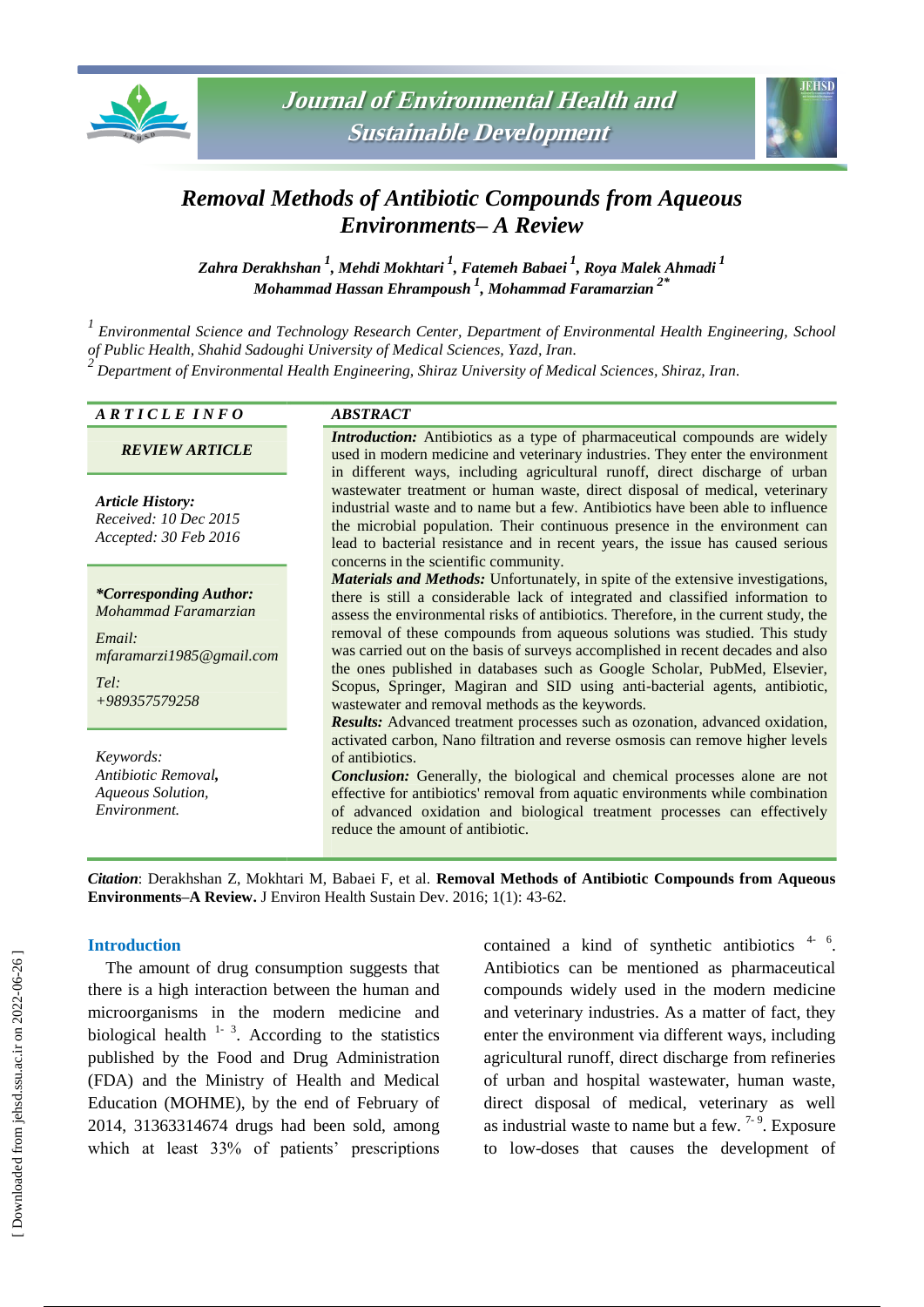antibiotic resistance is raised as a major concern  $10$ ,  $11$ . Indeed, during the last years, much attention has been paid to the studies related to the reduction of such micro-pollutants; furthermore, notable researches have been carried out regarding the antibiotics removal from aqueous environments. In spite of the extensive investigations, there is still a considerable lack of integrated and classified information to assess the environmental risks of antibiotics  $8, 12$ . Antibiotics enter the surface and groundwater resources in different ways. The issue can lead to serious concerns over human drinking water, which doubles the necessity of identifying and removing the compounds from aqueous solutions. Some reports suggest that the compounds are resistant to conventional (water and wastewater) treatment and purification methods. As a result, some concentrations of the drug combinations may be observed in the people's drinking water, which were not able to be removed by our refineries  $13, 14$ . On the other hand, the resistant microorganisms can be transmitted to the human beings through the food chain or through contact with animals. Antibiotic resistance can be considered as a food security problem, that is to say, reduction of unnecessary antibiotic consumption as a dietary supplement in animals can exert less pressure on the micro-organisms and as a result, it lowers the possibility of bacteria's resistance 15, 16. There is much concern over the issue that the World Health Organization (WHO) puts up the year 2011 as the year of global campaign against antimicrobial resistance. Today, a serious problem exists in regard with finding new antibiotics to deal with old diseases;there is also a serious problem in regard with finding new antibiotics to combat the new-emerging diseases <sup>17</sup>.

# *Introducing the Antibiotics*

Today, any substances with anti-bacterial, antifungal or anti-parasitic activities are called antibiotic, which scientifically refers to any agent with biological activity against the living organisms. Antibiotics have no toxicity effect on their host and are used to treat infectious diseases

in humans, animals and plants. In other words, all the compounds with natural origin, which can affect the cell life, are called antibiotic. Generally, antibiotics affect four major components and functions of cells:

- 1-Cell wall;
- 2-Cell membrane;
- 3-Protein synthesis;
- 4-DNA replication and its transcription <sup>18-20</sup>.

# *The Entry Ways of Antibiotics to the Environment*

Many studies have been conducted on the presence of antibiotics in the environment and their effects on the nature thus far. Researchers through their examination of hospital wastewater found that certain substances such as anti-tumor agents, antibiotics and organ halogenated compounds are often removed from the wastewater refinery entrance without any analysis. As a consequence, the mentioned chemical compounds can cause natural environment pollution due to the biological imbalances they can cause. Emanuel et al. proposed that hospital wastewater and municipal wastewater had the highest and lowest concentration, respectively  $^{13, 21, 22}$ .

Generally, there are two main ways for antibiotics to enter the environment:

1-Through the excretion and the entrance to the sewage network and eventually surface water or groundwater or soil. In fact, after taking various drugs, different percentages of them excrete from the body without any changes. The amounts of any antibiotic's metabolism in the human body depend on its chemical structure and also its operation in the body.

2- Through the discard of expired and unused antibiotics which may be carried through the health services, sewage or household waste. In such cases, the antibiotics are carried to landfill through the discard of waste. In fact, the amounts of discarded drug all depend on the patient's habit and also the amount of drugs prescribed by the physicians. The main sources of antibiotics entrance to environment is shown in figure 1.

Generally, these sources can be categorized into

**Jehsd.ssu.ac.ir**

**Jehsd.SSu.ac.Ir**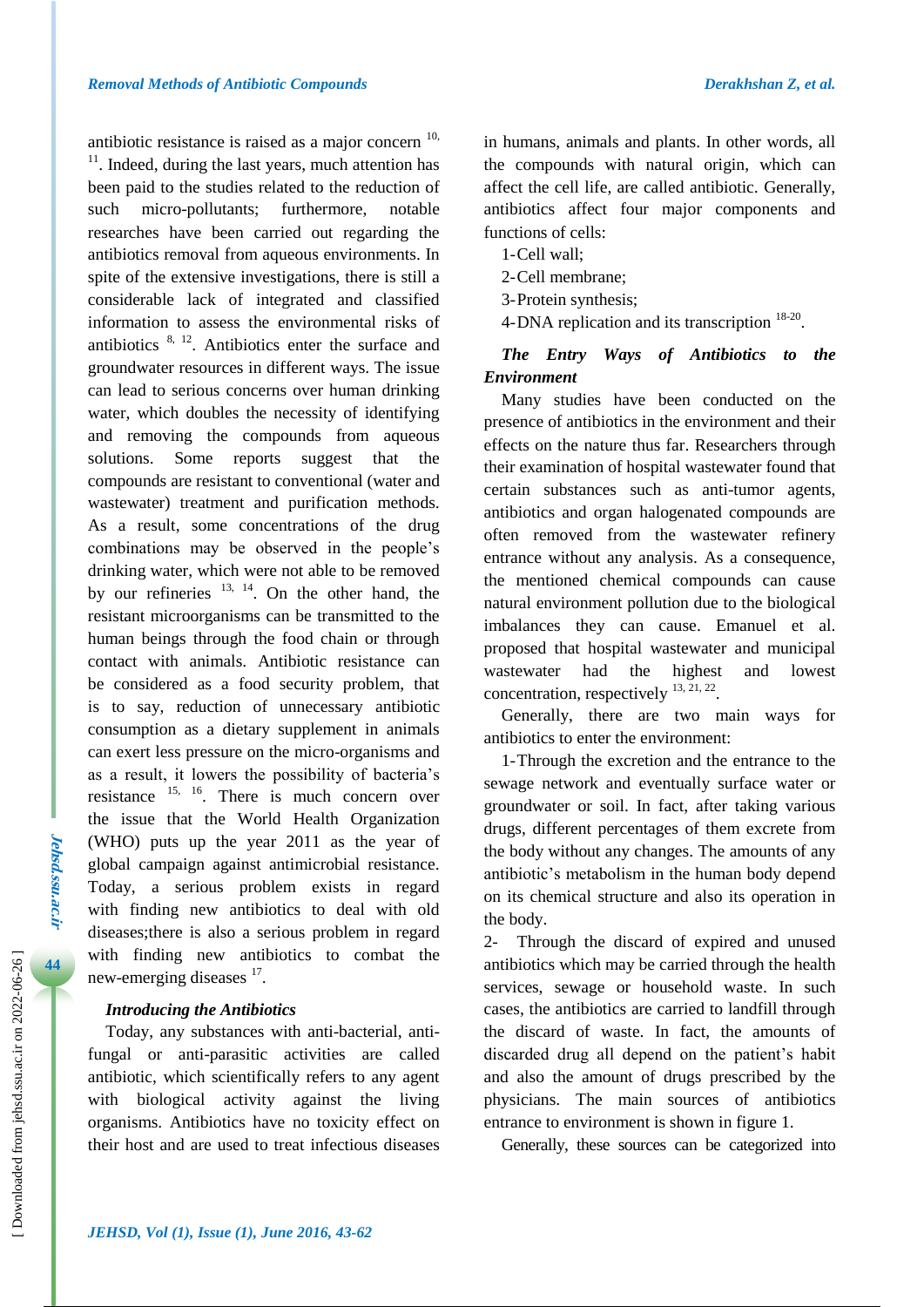#### several groups:

#### *Natural sources*

Some different antibiotics such as beta lactams, streptomycin, amino glycosides etc. are produced by bacteria in soil. For example, actinomycete group is produced by some soil bacteria like streptomycin.

#### *Pharmaceutical industry*

During the past decades, the effluence from the manufacture of pharmaceutical compounds was less considered; nonetheless, recently in some Asian countries, the high concentration (up to several milligrams per liter) of pharmaceutical compounds has been reported for the outputs of such industries. Even in the developed countries, antibiotics manufacturing industries have a significant effect on the total concentration of mentioned compounds, distributed in the wastewater treatment plant's output  $12, 23, 24$ .

#### *Antibiotics' consumption*

Antibiotics are widely used in human societies to prevent and treat bacterial infections. Obviously, the habit of their consumption would be different in different countries. In general, per capita consumption of antibiotics for human use and the prescribed dose of these compounds vary significantly from one country to another. As the compounds will not completely have metabolized in human body, they would excrete from body and eventually enter the environment  $12, 26, 27$ .



Figure 1: The main routes and sources of contamination of human and animal antibiotics<sup>20, 25</sup>

### *Sewage from hospitals and health centers*

In general, the wastewater from hospitals and health centers are qualitatively almost the same as city wastewater; nevertheless, they may endanger the health of environment, the employees of the health and treatment centers and the whole society

because they contain potential toxic or infectious substances and compounds. As in developed and some developing countries, the amount of water consumption in hospitals is high and wastewater is diluted. As a result, the wastewater from hospitals and health centers, in these countries, will be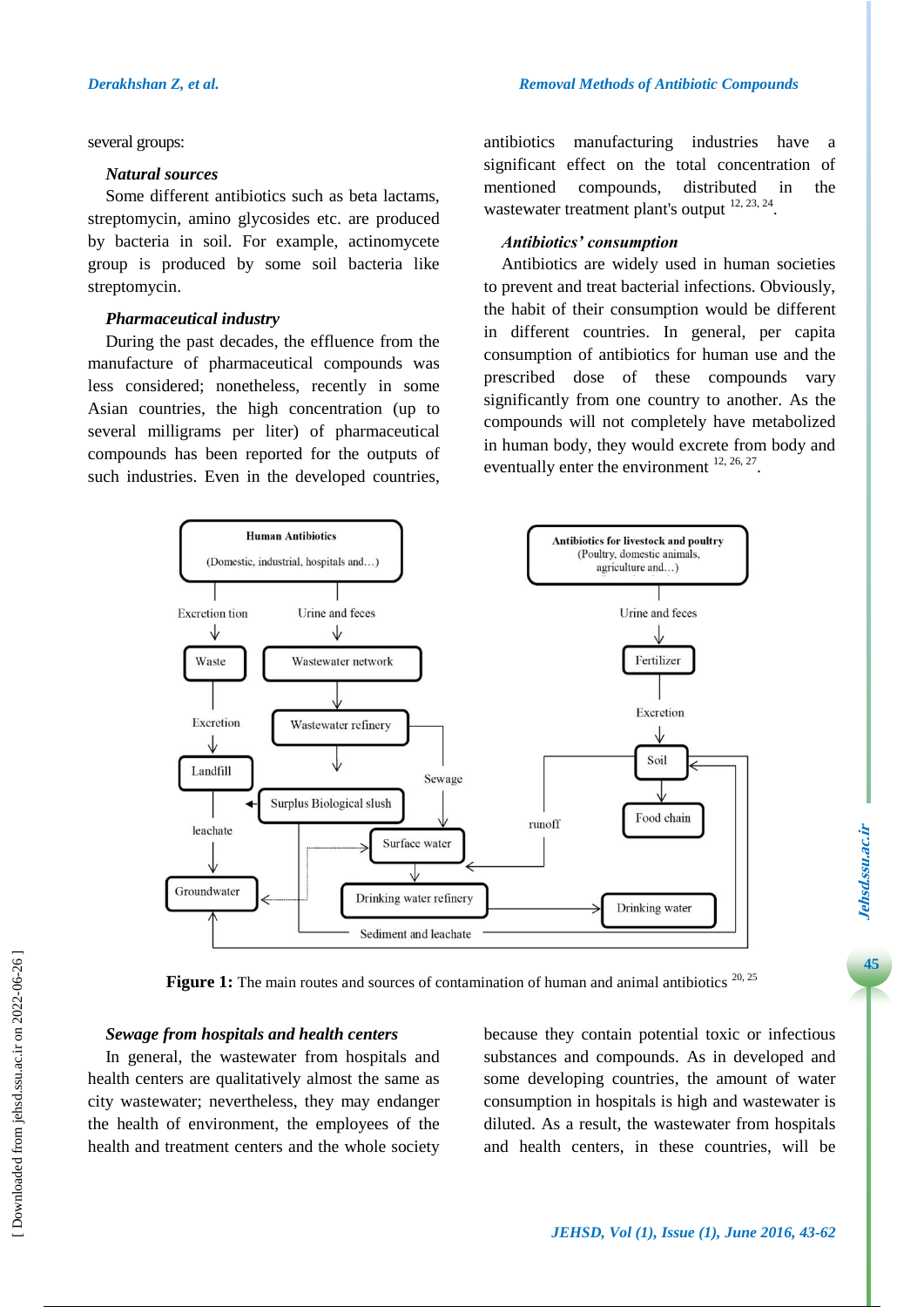treating in municipal wastewater treatment plants without the need for additional treatment and would not cause any specific health and environmental risk. In countries where there is no network to collect the swage, the evacuation of wastewater, untreated or partially treated, from hospitals and health centers can inevitably endanger the health of society. It must be said that during the process of treatment, the chemical substances of wastewater from hospitals and health centers can have a toxic effect on bacteria and active microorganisms. In fact, this is another risk which is associated with the hospitals and health centers' wastewater <sup>24, 28, 29</sup>.

## *Veterinary*

Animal antibiotics are used in different ways in order to prevent or treat the animal diseases. They would be taken as an animal feed or growth supplement. Indeed, in some countries, small amounts of antibiotics would be used in animal feed in order to improve the product quality and produce a meat with low fat and high amounts of protein  $30$ .

#### *The production of herbal products*

Since World War II, antibiotics had been used in order to control and threat certain bacterial diseases and also for producing many fruits, vegetables and decorative plants. Antibiotics should have the fallowing features in order to be suitable for control of plant diseases:

1-Being active both on the surface and inside of the plant,

2-Being resistant to oxidation, ultraviolet radiation (UV), rain and high temperatures.

Having the mentioned features play a crucial role in environmental problems occurrence. The antibiotics used in agricultural and fishery products can aggregate or settle in soil and provoke the infection and environmental pollution  $8, 12, 31$ .

#### *Aquaculture*

In aquaculture also the antibiotics would be used for therapeutic purposes or as a preventive agent. The antibiotics used in aquaculture include: Sulfonamides, erythromycin and oxitetracycline <sup>19, 32</sup>.

#### *The Effect of Antibiotics on the Environment*

The human body cells react to antibiotics in very low systemic levels. As a result, their existence in drinking water or food can increase the levels of these compounds in body. These compounds can reach the body tissues and cause different responses from body. It can be said that there is still insufficient information available about the possible effect of small amounts or low concentrations of antibiotics on human body. Nonetheless, even low concentrations can act as a vaccine for bacteria and make them resistant to the antibiotics used in the treatment of diseases. The bacteria resistance can happen due to the existence of antibiotics in hospitals and health centers wastewater, swage, soil etc. Moreover, on barren fields, the wastewater containing antibiotic, bacteria and resistant bacteria would be used for irrigation and also the excess sludge is used as fertilizer. As a result, the resistant bacteria directly enter the food chain. The concentrations less than the required rate for diseases treatment have a significant role in bacteria resistance, which can even transmit to the bacteria genetics. Studies have shown that the chronic effects of antibiotics are more than their acute effects  $^{23, 30, 33}$ .

# *The Effect of Antibiotics on the Wastewater Treatment System*

Antibiotics have the ability of affecting bacteria colony existing in wastewater networks. Moreover, in the presence of antibiotics in the sewage treatment systems, bacteria activities would be inhibited and this can seriously affect the decomposition of organic matter <sup>34, 35</sup>.

## *The Effect of Antibiotics on Surface Water*

Antibiotics that have been removed partially from wastewater in treatment systems can enter the surface water resources and affect the different organisms of food chain. Algae have abundance sensitivity to different types of antibiotics. Algae are the basis of food chain. Therefore, even a slight decrease in the population of algae can affect the balance of water system. Although the concentration of related compounds in water is very low (ng or µg), their aggregation in poultry,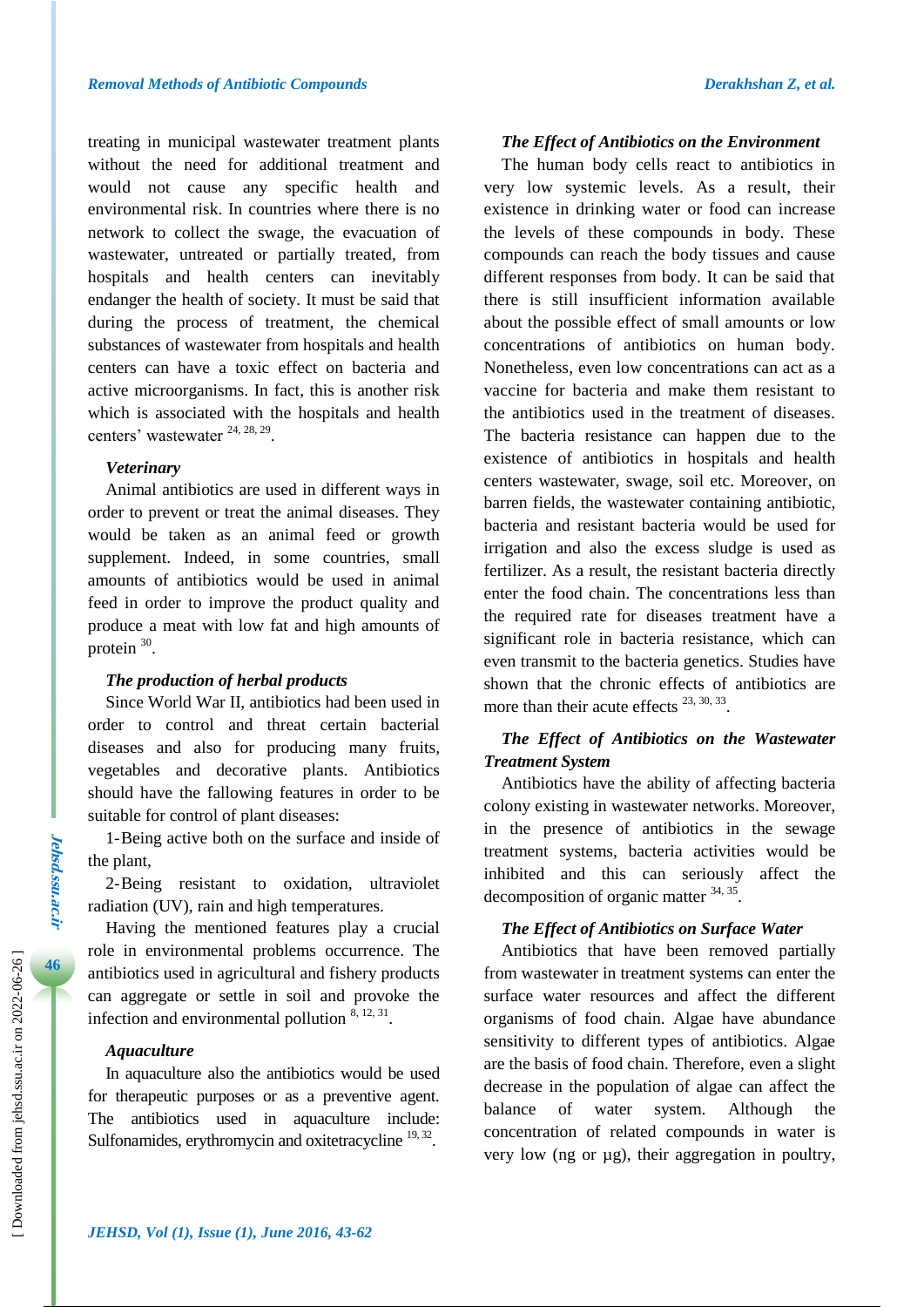livestock and plants can cause a disease in human and in animals, as well  $^{26, 36, 37}$ .

# *The Effect of Antibiotics on Sediments*

Antibiotics can qualitatively and quantitatively affect the bacteria colonies existing in sediments, which can seriously affect the decomposition of organic matter. The aggregation and concentration of antibiotic compounds in sediments can reduce the growth and activity of sulfate reducing bacteria and consequently affect the sulfate reduction process. Indeed, due to the aggregation and high concentration of such anti-bacterial compounds in sediments located in the bottom of fish farming sites, it is essential to consider the effect of antibiotics on sediments <sup>38</sup>.

# *The Reasons and Necessity of Treating Aqueous Solutions Containing Antimicrobial Compounds*

Among the proposed reasons about the necessity of treating aqueous solutions containing antimicrobial compounds, we can mention the following:

• The production and consumption of large quantities of a variety of human and animal antibiotics around the world;

 Arrival of large quantities of antibiotic compounds and metabolites into the environment through feces and urine;

 Disposal of antibiotics with no expiration date, which can pollute the ecosystem;

• The possible increase of contiguity with antibiotic residues can accumulate in food chain or drinking water;

• increased risk of unwanted effects on the ecosystem;

 Lack of sufficient information on the presence and persistence of antibiotics in the environment and its risks to ecosystems and humans  $12, 37-39$ .

# **Materials and Methods**

So far, many studies had been done about the presence of antibiotics in the environment. Unfortunately, in spite of the extensive investigations, there is still a considerable lack of integrated and classified information to assess the

environmental risks of antibiotics. Therefore, in the current study, the removal of these compounds from aqueous solutions was studied. This study was carried out on the basis of surveys accomplished in recent decades and also the ones published in databases such as Google Scholar, PubMed, Elsevier, Scopus, Springer, Magiran and SID using Anti-bacterial agents, antibiotic, wastewater, removal methods as the keywords.

# **Results**

# *Examining the Methods of Removing Antibiotics from Aqueous Solutions Biodegradation*

Biodegradation is a process during which microorganisms would be used to convert and degrade pollutants to final stable and safe products. Studies in laboratory scale and full-scale have shown that some antibiotics in soil and sediments are quite resistant to biodegradation. On the other hand, there are some other components that are not degrading well under anaerobic biodegradation. Ingerslev and Halling  $32$  found that there are 12 different sulfonamide components, which were not biodegraded during the process of active sludge in sewage treatment. Indeed, the amounts of biodegrading for most of studied components in laboratory scale were low. Generally, it must be said that biodegradation processes are not effective in removing antibiotics  $37, 39, 40$ .

# *Absorption*

The process is widely used to remove organic industrial pollutants in a medium that molecules of liquid phase tend to be a solid phase. In fact, accessing the absorption of antibiotic on absorbent requires knowing their physical and chemical features. Studies have shown that antibiotics' absorption behaviors could be very complex. On the other hand, deployment and generalization of data from experiments with unknown matrices such as soil to another, such as sewage sludge, is not possible. Although the use of an adsorption filtration method by adsorbents such as activated carbon is suitable for removing high doses of many antibiotic compounds, the efficiency of antibiotics absorption could be affected by several factors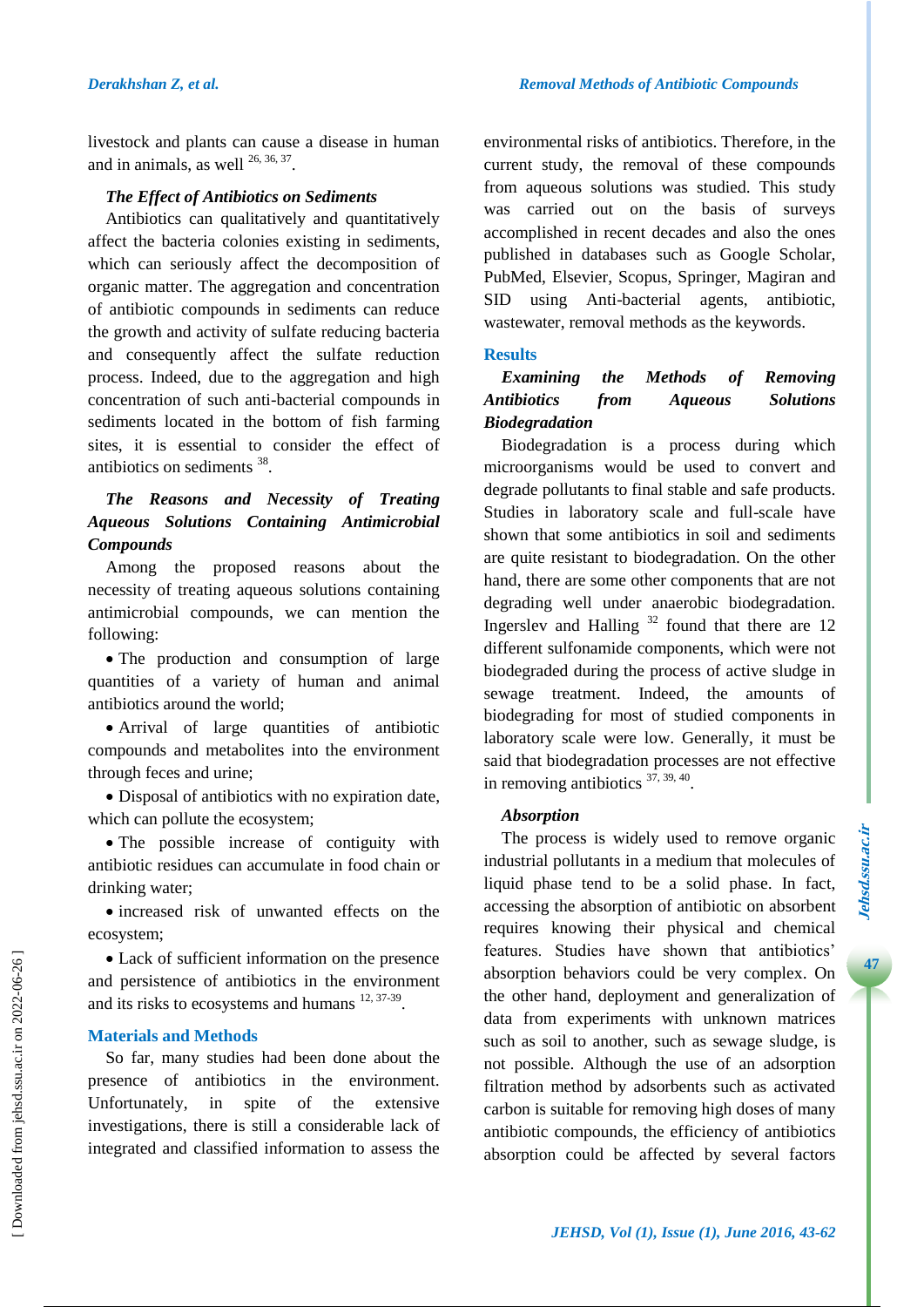such as the type of activated carbon, the initial concentration of target compounds, pH, temperature and concentration of dissolved organic carbon <sup>8</sup> . *Kim* et al. studied the adsorption characteristics of antibiotics Trimethoprim (TMP) in continuous and batch conditions and achieved the removal efficiency greater than 90%. The document published by the United States Environmental Protection Agency (USEPA) announced that the best available technology for filtering pollutants and also sweeteners disrupting the endocrine is granular activated carbon process  $12, 41-43$ .

## *Membrane processes*

The removal of chemical pollutants will be determined by means of high pressure membranes such as nanofiltration (NF) and reverse osmosis (RO) and the help of complex interaction of physical and electrostatic forces between pollutants, aqueous solution (water, sewage, etc.) and membrane. The processes are increasingly used for separation while the method is not able to remove or decompose the pollutants and only enters them into a new dense phase. *Gholami* et al. in their study on antibiotics ampicillin and amoxicillin removal by means of reverse osmosis membrane stated that the flux flow and also the amount of antibiotic removal is affected by any factors of leading flux,  $pH$  and temperature  $44$ . The limitations to predict the chemical behaviors of treatment systems in full-scale, membrane fouling due to chemical deposits or microbial growth and thus the need to increase the pressure to maintain leadership flux, changing the physicochemical properties of membrane surface are considered as the disadvantages of using this method  $42, 43$ . Indeed, due to the wide range of their application and also in order to facilitate the understanding and application of membranes, there would be different classifications. Fallowing, some of the classifications are mentioned:

 classification of membrane processes based on the mechanism governing the separation;

 classification of membrane processes based on membrane type;

 classification of membrane processes based on the geometric shape of the membrane;

 classification of membrane processes based on membrane structure;

The main separation processes include microfiltration, ultrafiltration, nanofiltration, reverse osmosis, electrodialyze, gas separation and evaporative leak each of which are used in many different areas  $45, 46$ .

#### *Reverse Osmosis*

Reverse osmosis process is able to remove dissolved solid particles, bacteria, virus and microbial agents in water. Reverse osmosis is basically a penetrating membrane process that works on the basis of compression driving force. The process is mainly used to desalinate seawater. The prominent features of reverse osmosis are the absence of phase change and its low energy consumption. In the reverse osmosis, the mean antibiotics separation rate changes from 90.2% for distilled water to 90.3% for river water. Considering the calculated rates, it can be said that using two or three consecutive reverse osmosis units, 99 and 99.9% rate can be achieved, respectively. Using reverse osmosis in municipal water treatment systems is not usually economic. Although the method is often used in particular refinery units, in general, it could be an appropriate method to remove the above mentioned antibiotic compounds from drinking water <sup>47-49</sup>.

## *Nanofiltration*

Nanofiltration is a kind of filtration which uses the membranes in order to segregate the fluids or ions of different sorts. It is regarded as more gentle reverse osmosis due to the fact that it contains bigger membranous holes in comparison with reverse osmosis membranes. Owing to the fact that these membranes are operated in very low pressures and transmit some minerals, nanofiltration can be regarded to be useful in conditions in which high removal of organic material and average removal of minerals are vital and warranted. The advantage of this method (nanofiltration) over the reverse osmosis is that nanofiltration is usually useful in higher recycles;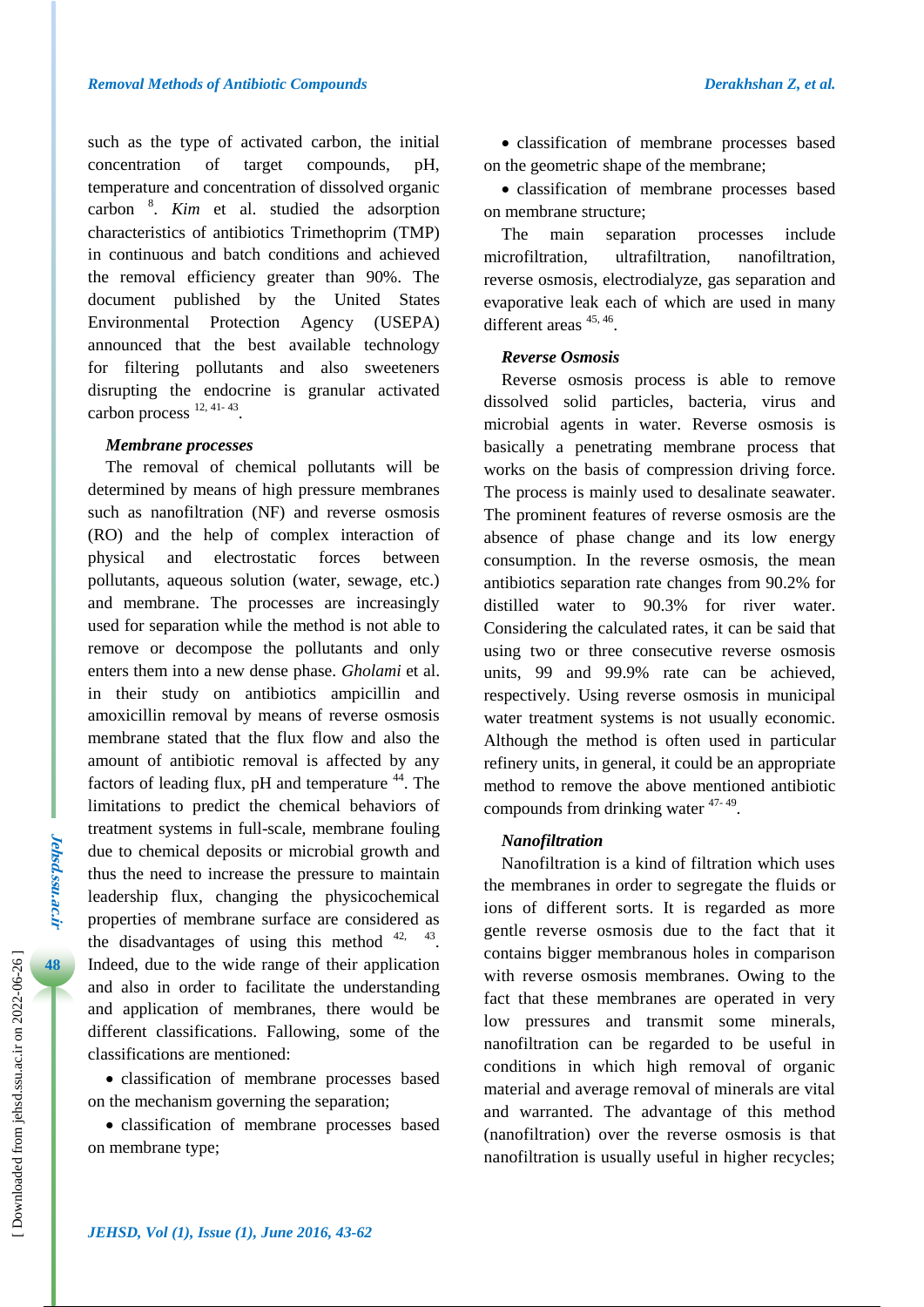as a result, there would be more chances of saving total used water, which in turn is due to the flow rate with lower density. Nonetheless, this method is not effective concerning with organic compounds with low molecular weight like methanol. In respect of energy costs, ions disposal and hole dimensions, nanofiltration has provided more optimum condition than other methods<sup>50, 51</sup>.

# *UltraFiltration*

Ultrafiltration (UF) is partly dependent on factors such as load and particle size. This method is not so effective in segregation of organic streams. UF membranes are capable of maintaining species, which have the molecular weight running the gamut from 300 to 500000 Dalton, and the size of holes ranging from 10 to 1000 angstrom  $49, 52$ .

# *Microfiltration*

Microfiltration is a process in which the size of the holes is between 1 and 10 microns. Microorganisms are unable to transmit those holes. This process is utilized for separation of substances with colloidal size in which screening mechanism is used for retaining the substances larger than the holes' diameter <sup>52, 53</sup>.

#### *Membranous Biological Reactor*

This reactor contains a chamber in which segregation of biological mass is done by a membrane, namely, micro filter, with size around 1\_10 micrometers. These reactors have been found to be useful in wastewater filtration in aerobic and anaerobic conditions. In these reactors, filtered wastewaters have quality the same as the output of the secondary sewage deposits and microfiltration unit output. These reactors are useful for urban and industrial wastewater treatment and wastewater reuse schemes <sup>3, 54</sup>.

# *The process of coagulation, flocculation and sedimentation*

The processes of coagulation, flocculation, and sedimentation are methods of chemical and physical filtration in which they increase the amount of sediments and segregation of solids. In this method, the flocculation and consequently sediment are used <sup>55</sup>.

### *Ultrasonic Radiation*

The word ultrasonic means beyond the sound. Ultra sonic waves are classified as those types of mechanical waves in which frequency fluctuation is beyond the range of human hearing (20HZ-20KHZ). Having idiosyncratic properties, these waves perform various and interesting functions. Therefore, as other types of waves, ultrasonic waves have properties of deflection, reflection, permeability and diffraction. There are different ways of producing these waves. One of the features of this method versus filtration is the probability of effect on organic material with low solubility or high volatility and also there is a possibility of being effective for pharmaceutical Micro-pollutants. After all, there is possibility effect of many factors on its efficiency such as frequency, ultra sound density, type and nature of pollutant, water temperature and water matrix 46, 50, 56-59.

# *Advance Oxidation Process*

Advance oxidation process usually involves producing and using free radicals, hydroxyl, as a powerful oxidizer for purposes such destruction of compounds in which they do not oxidize completely with prevailing oxidizers such as chlorine. Hydroxyl radical reacts with soluble compounds, which results in oxidization reactions so that it leads to doing away with the component in mind. These treatment processes are considered as suitable methods for purification of pollutants in groundwater resources, waters at the surface level of ground, industrial wastewaters containing biological nonbiodegradable pollutants. Hydroxyl radicals are very reactive; as a result, they react to the most of organic compounds. For the time being, in advanced oxidation processes, there are many technologies for producing hydroxyl radicals. These processes have been categorized differently in different sources and texts based on ultraviolet ray, processes based on hydrogen oxidation and processes based on ozonation  $\overset{60, 61}{\sim}$ . They studied the decomposition of β-Lactam antibiotic. Using this method, they found that although they reach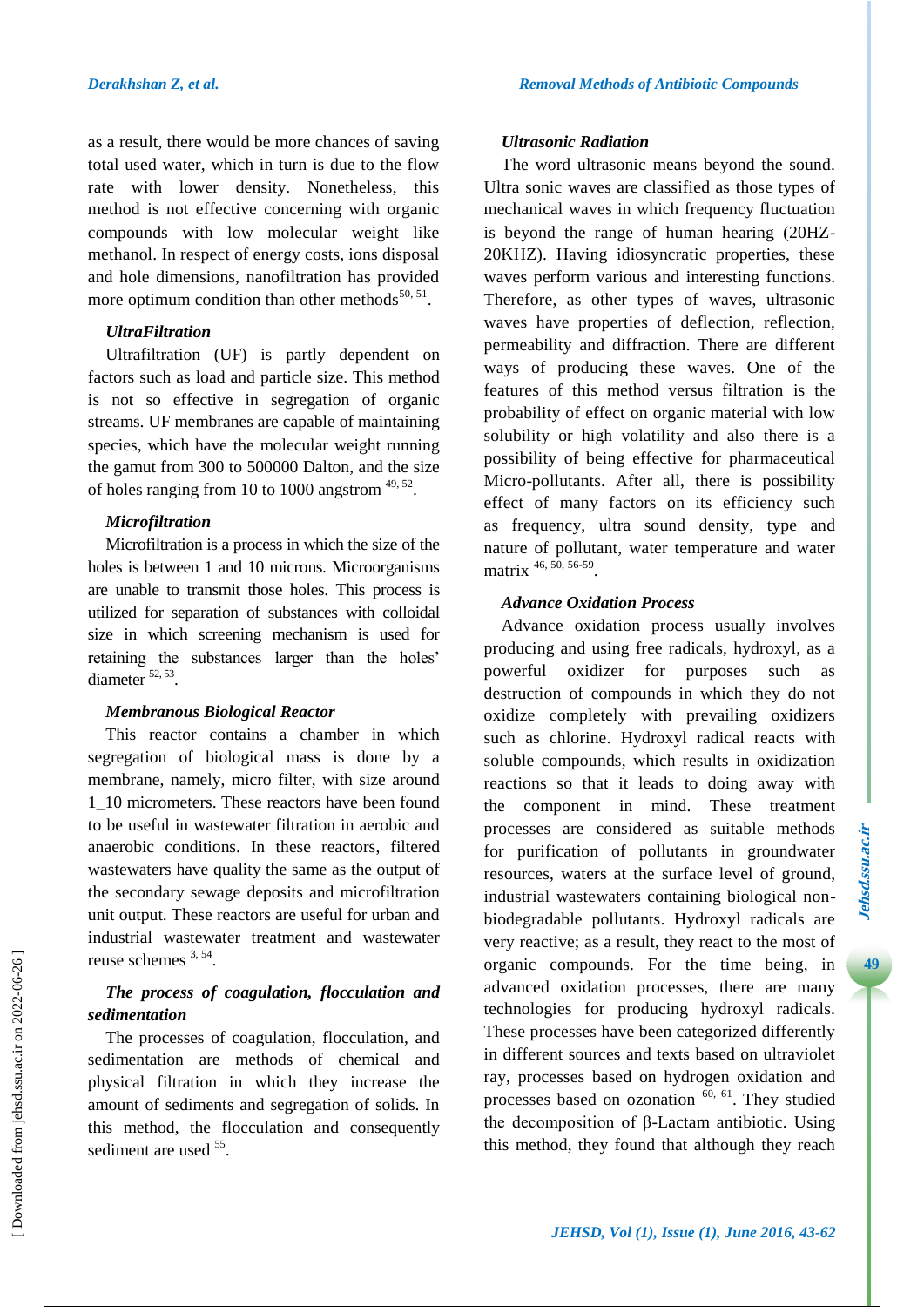at high removal efficiency, it is low. And all authors studied the effect of pH in this process and found that there was an increase in decomposition rate as pH increased  $^{60}$ .

*Ozonation*

During the treatment process by ozonation, oxidative decomposition of organic compounds is occurred by direct reaction of ozone molecules, and or indirectly by hydroxyl radicals. Ozone or hydroxyl radicals produced in this process, attacks the active pharmaceutical ingredients, and thus their anti-bacterial properties will be inactive. Different studies have shown that the ozonation could be effective in regard with removing antibiotics from water and wastewater. Several studies have been carried out on using ozone to treat the contaminated water via antibiotics and indicate that ozonation process requires a greater amount of oxidizing agent in comparison with the other oxidation methods to treat the similar pollution. Moreover, the findings of other studies revealed that although the degradation efficiency of this method is high, mineralization and detoxification of wastewater seem to be low. In fact, this process depends on pH changes and requires cost, equipments and high energy, which is not regarded appropriate for treatment of environments contaminated by pharmaceuticals <sup>62-65</sup>.

*Fenton Oxidation Process*

In Fenton oxidation process, the toxic or biologically non-biodegradable chain structure can transmute to less toxic or biologically oxidable substances. These reactions are progeny, which result in foam and gas emission. This process is easily used in the treatment of small contaminants due to the capability for mineralization of main portion of contamination, creation of less toxic wastewater, ease of final biological treatment, easier utilization and control, and thus, adjustment of the work conditions. This process not only helps to remove organic carbon, heavy metals and phosphorus, but also deactivates the bacteria. Nevertheless, it is necessary to consider the adjustment of environment pH and retrieval of the soluble ions from the treated wastewater <sup>66-68</sup>.

#### *Photo-Fenton*

Generally, the presence of UV light in the Fenton process (Photo-Fenton) seems to improve the performance of treatment. However, the process of Photo-Fenton is regarded inapplicable for wastewater with high amount of organic matter (high concentration of COD such as wastewater of antibiotic factories, hospitals and urban wastewater), since the turbidity prevents the penetration of UV rays. Although the Fenton process can cause less efficiency of removal and mineralization, it is regarded more applicable for treatment of this kind of wastewater. The Fenton process in low concentration of COD is applicable while water with high concentrations of ions (such as seawater) cannot be treated with this method since the chlorine- nitrate- carbonate ions and bicarbonate are captors of hydroxyl ion  $(pH)$ <sup>69-71</sup>.

# *Oxidation of Electrochemical*

In this method of treatment, the efficiency would be increased by  $H_2O_2$  usage. Effective parameters on performance consist of used electrodes type of electrolyte, electricity use and initial concentration of organic substances. In fact, applying NaCl increases a concern regarding formation of oregano-chlorine compounds as a byproduct. The need to adjust the pH of wastewater can be stated as another limitation of this method  $^{66}$ . *Dirany* et al. <sup>72</sup> examined the reduction of antibiotic sulfamethoxazole by the electrochemical process of water anddemonstrated that the sulfamethoxazole under the experimental conditions was quickly destroyed. However, the elimination of all organic carbon was obtained only in boron-doped diamond (BDD) anode/carbon felt cell  $7, 72$ .

#### *Semiconductors Photocatalysts*

Photo catalysts are substances that destroy the contaminants of water and wastewater, and convert them into harmless substances such as water and carbon dioxide. Photo catalyst is a substance that can induce a chemical reaction by the light exposure while it would not be subject to any changes. In deed; they are not directly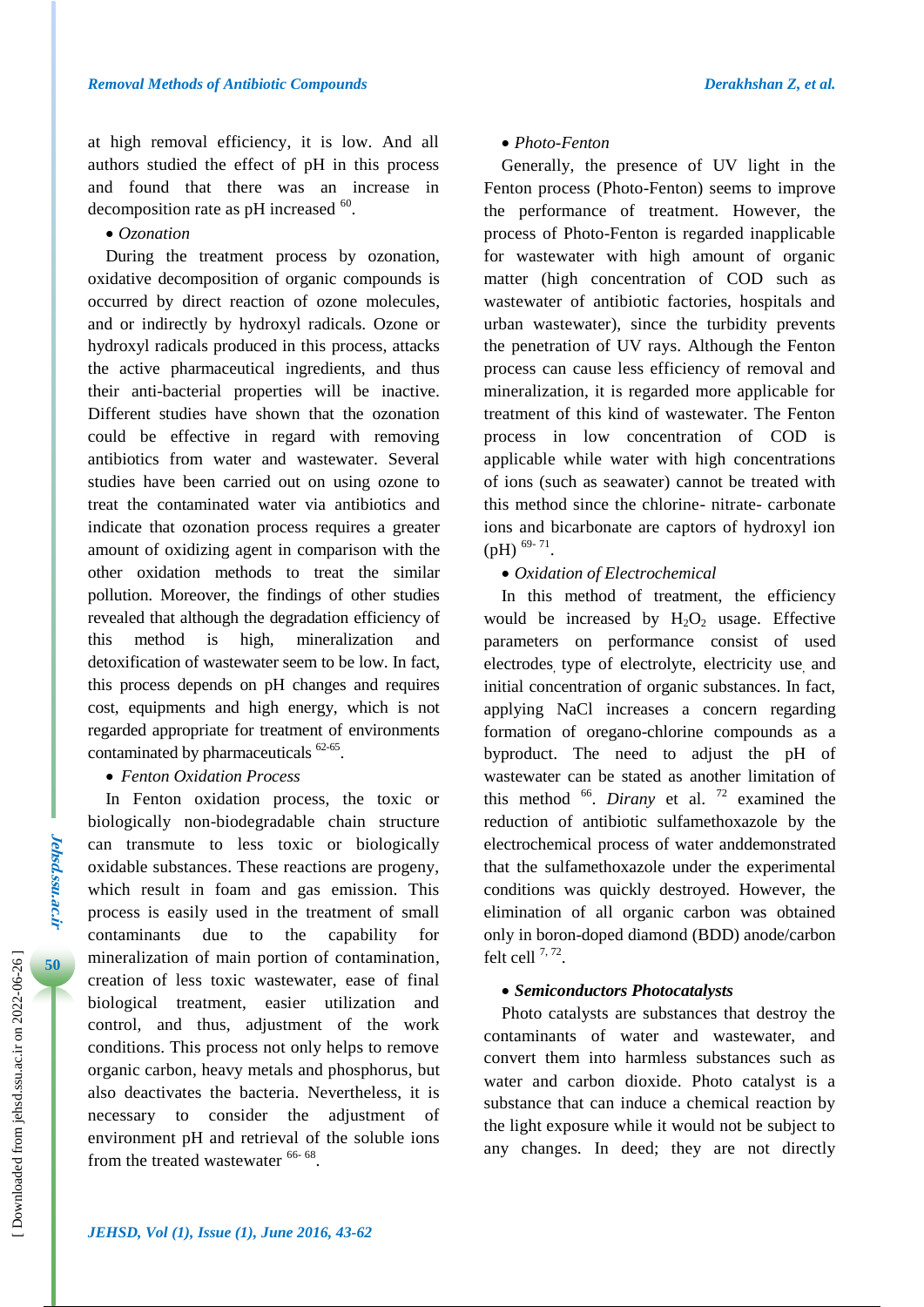involved in oxidation and reduction processes, and only provide the required conditions for the reaction. Some substances that can be used as a Photo catalyst entail: titanium dioxide  $(TiO<sub>2</sub>)$ , zinc oxide (ZnO), iron oxide (Fe<sub>2</sub>O<sub>3</sub>), tungsten oxide (WO<sub>3</sub>). Titanium dioxide is regarded more popular than the other catalysts due to low cost, no need for high energy, high efficiency, and lack of contamination.

Generally, semiconductor photo catalyst mechanism is performed in five main steps:

1) Transmission of the reactant in the liquid phase to the surface;

2) Absorption of the reactant;

3) Reaction in the adsorbed phase;

4) Desorption of products;

5) Removal products from the intermediate zone. Several researchers used this method to remove different antibiotics and have reported a high efficiency for this method  $12, 73$ .

• *Chlorination* (*Cl*<sub>2</sub>)

Due to the low cost of chlorine or hypochlorite, these oxidizer materials are usually used in disinfection unit of water and wastewater refineries. In addition, it is used as a next filtration unit in order to maintain some disinfecting agents in distribution system of drinking water. This method is used more than biological methods to treat water containing pharmaceuticals in order to oxidate the contaminants  $2, 74$ . By chlorination, there is a possibility of oxidation of target antibiotics to non-active small molecules. Nevertheless, the need to high concentration of free chlorine (3.5-3.8 mg/L) for removing more than 90% of antibiotics such as Sulfamethoxazole (SMX) with 24 hours of contact time, need to adjust the pH, and the possibility of creating the byproducts, even more harmful than initial compounds, can be mentioned as the limitations of this method. Although some studies have examined wastewater treatment by chemical oxidation using a variety of chlorinated substances, this method is less employed in treatment of water containing medicinal material before applying the biological treatment in regard with more biodegradation and less toxic compounds. The chlorination method was done with a dose of nearly 1 mg per liter in the both distilled and river water. Based on the results of this research, the studied antibiotics are removed at a rate of 50-90% of what was expected. The chemical oxidation of organic compounds by organic chlorine as an oxidizing could lead to byproducts production  $74, 75$ .

## *Ion Exchange*

The ion exchange phenomenon was first reported in 1850 following observing the agricultural soil ability in the exchange of some ions such as ammonium with calcium and magnesium ions existing in their structures. The ion exchange is a process in which cations or anions in a liquid environment are exchanged with zinc anions and cations on a solid adsorbent. In this process, cations exchange with cations and anions exchange with anions, as well. Moreover, chemical reactions between ions within the phase are liquid and the phase ions are solid. Some particular ions are preferably absorbed by solid ion exchangers in the liquid. Since electrical inactive state must be established, the solid exchanger releases some ions into the liquid in order to present an alternative to the absorbed ions. The ion exchange process is mainly used to soften water, remove minerals, desalination, and denitrification <sup>43, 76, 77</sup>. *Choi*et et al. (2007) widely investigated the ion exchange system in removal of pharmaceutical compounds, and was reported that this method has some disadvantages such as a need to inverse washing, reducing and obstruction <sup>78</sup> .

*Photolysis*

Photolysis is the disintegration of chemical composition by natural or artificial light consisting of direct and indirect photolysis. In direct photolysis process, the organic compounds absorb UV rays whereas in indirect Photolysis, the disintegration of light is done by photosensitizers such as oxygen and hydroxyl, or peroxide radicals  $11, 79, 80$ . If the organic compounds are sensitive to light, optical dispersion would be the main removal process. The photolysis process widely occurs in surface water, which plays an important role as an extra phase of removal in surface water or wastewater treatment.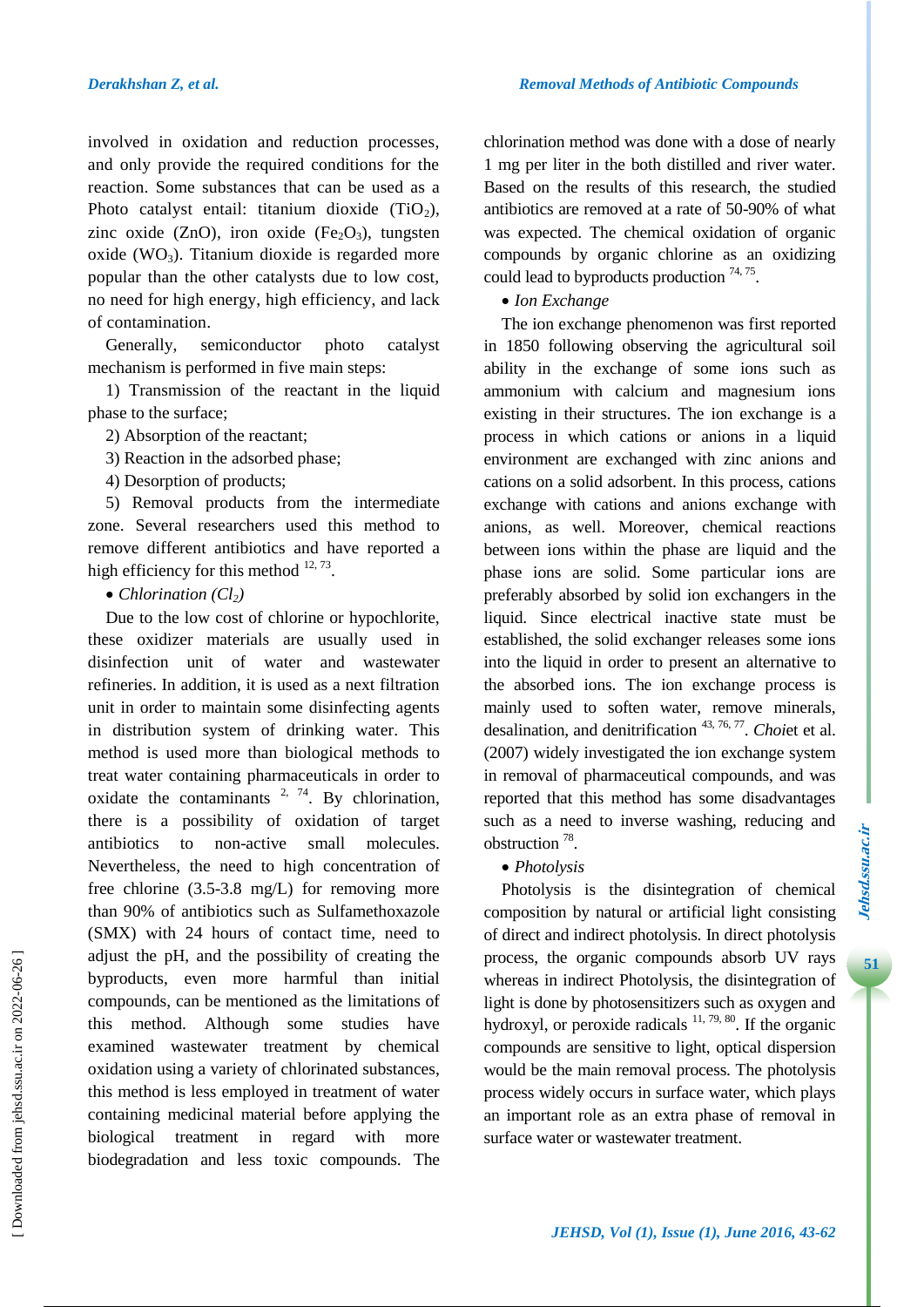Photochemical decomposition depends on the intensity and frequency of light. Moreover, the effect of frequency is based on absorption spectrum of combination. Therefore, the photolysis process will not occur, if the surface of river or lake is covered by shade of trees or other factors, or existence of given contaminant in the soil. All combinations have not the ability of light decomposition. Several studies examined optical disintegration of tetracycline (a group of antibiotics that are very sensitive to light), and found that their removal efficiency was about 80%, and the removal efficiency of TOC was approximately 14%, which represented the production of intermediate compounds. They concluded that the treated wastewater is more toxic than input wastewater. In comparison with other methods, this process is nearly inefficient and is only usable for wastewaters with light-sensitive combinations as well as water with low concentrations of COD $^{81}$ . In the case of antibiotics, the amounts of direct and indirect photolysis in water environments for various compounds are different. *Baron* et al. (2006) in their examination on the removal of sulfamethoxazole and sulfadiazine antibiotics with initial 1.0 mM concentration from synthetic wastewater through the  $365$  nm TiO<sub>2</sub>/UV photo catalytic process, concluded that using this treatment method leads to removal of all considered pharmaceutical compounds after 180- 300 minutes from reaction time. In addition, they reported that mediatory produced compounds have more biological degradability and less toxicity than initial compounds <sup>82</sup>.

# *Ultraviolet (UV) Radiation*

UV radiation in completely random manner was discovered by color changing and darkening of silver solutes against direct sunlight. German scientist, *Johann Wilhelm Ritter* (1801), based on his observations, discovered that UV radiations, which are invisible, are the main factor in the darkness of paper sheets impregnated with silver chloride. He then called it "chemical rays". UV radiation is the electromagnetic energy that has short wave length and high energy that is invisible, and locates X-rays and visible light in the electromagnetic spectrum. This ray has a

wavelength between 0.0144 to 0.39 micrometers. Irradiation with UV could be employed to decompose the organic compounds in water. In this process, the decomposition is resulted from energy absorption and load of UV quantum by combining. The concentration of dissolved organic carbon (DOC), UV dose, and contact time are regarded as the important factors in order to achieve the removal efficiency. The results of different studies revealed that in the dose range of 30 to 80 mj/cm<sup>2</sup> of UV radiation, antibiotics' slight removal from secondary wastewater treatment of WWTP occurs, and for achieving high efficiency (more than 90%) in removing some antibiotics such as Sulfamethoxazole and Nourphloxazine, a high dose of UV (about 3000 mj/cm<sup>2</sup>) is needed  $\frac{8}{3}$ . The amount of ultraviolet rays to disinfect water is about 30 mj/cm<sup>2</sup> while the radiation dose was  $3000 \text{ mj/cm}^2$  in a research conducted on disinfecting the studied antibiotics, in which obtained percentages of the removal was only between 50% and 80%. It is obvious that the applying ultraviolet rays with a wavelength of 254 nm and conventional intensity used in water disinfection for removing the given compounds are ineffective <sup>26</sup>.

In the figure 2 and 3, distribution and frequency of studied antibiotic, and the methods using to remove these substances from environment are displayed.

#### **Discussion**

With development of cities and increasing population and expansion of industries, the importance of environmental pollution is increasing day by day. Sewages and industrial pollution are the result of human activities that varies depending on the source of the quality and content of organic and inorganic, dissolved and suspended matter. Natural cleansing action to reduce and remove contaminants in the environment always occurs; nonrtheless, it takes during very long period of the processes and reactions that may take several years to remove a contaminant from the nature 21, 83. In general, the most important goals include providing water treatment and wastewater sanitary conditions suitable for life, preserve the environment and prevent pollution in sewage acceptor with the advancement of science in relation to environmental engineering.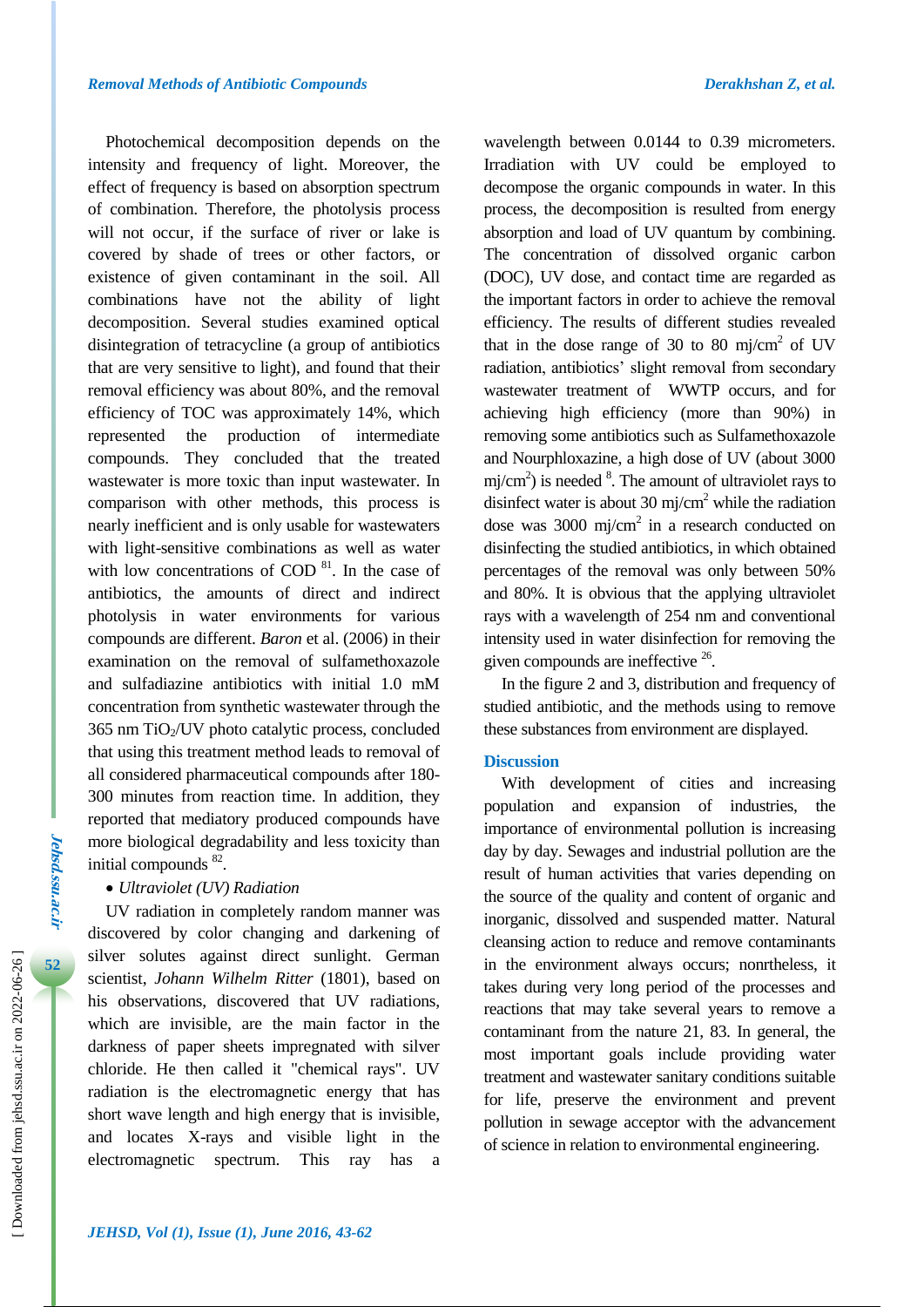

**Figure 2:** Distribution and frequency of various processes of removing antibiotics from aquatic environment



**Figure 3:** Distribution and frequency of antibiotics

Today, we can refine different types of wastewater treatment plants with different characteristics in order to maintain the required standards.

Environmental pollution is a serious problem with which human is faced and due to the population growth, the importance of environmental pollution control and its exponential growth prevention is needed more than ever. Problems caused by the presence of persistent pollutants in the environment such as amoxicillin require investigation to identify various strategies to reduce or remove them. Various processes for the removal of environmental pollutants in water, wastewater and air are used that there is not suitable efficiency. In recent years, biological technologies for pollutants removal from the environment has played an important role in the use of these technologies for the removal of environmental pollutants as one of the newest and best pollutant removal practices in the world.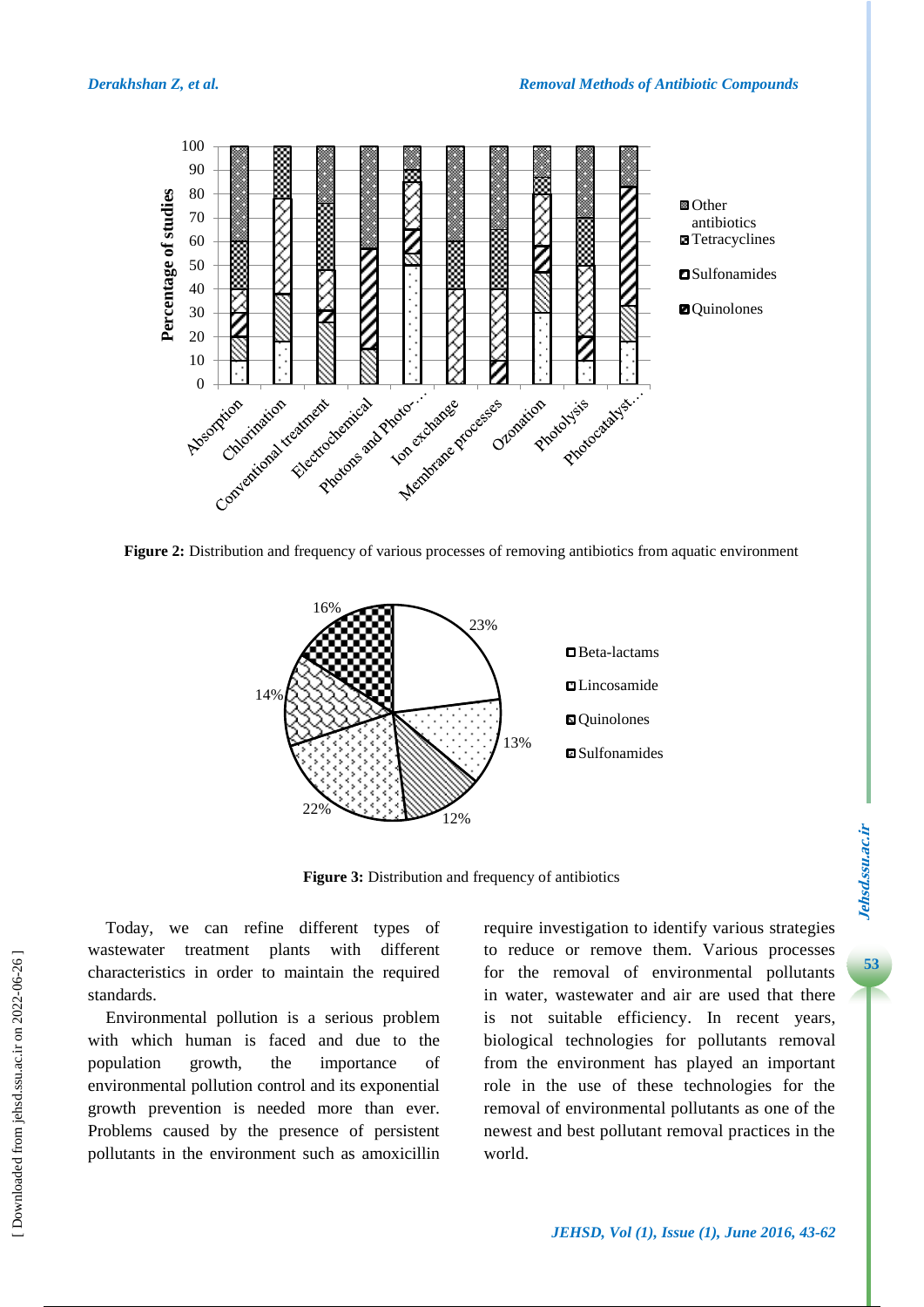Toxicology is the study of the effects of harmful chemical compounds in natural environments. This category includes the harmful effects on people although the main aim is to understand the effects on individuals and how to change the community and ecosystem levels (the natural environment). Persistent organic pollutants, which are sufficiently long half-life in the body of living creatures, move along the food chain and can increase their life to reach higher trophic levels. Lower trophic levels can bioaccumulate in biological concentrations while at higher levels easily metabolized by vertebrates. Biological increase during drought in the food chain is owing to bioaccumulation, food pollutants is the main source of most of the pollutants. In some cases, major possible route of pollutants emission is the air in contact with contaminated surfaces or drinking water. The cause of bioaccumulation is a chemical combination like following factors:

Biological increase along the food chain, as a result of condensed water, can be biological as well as bioaccumulation. Aquatic Vertebrate and invertebrate can attract the surrounding water organisms that live in the lower levels of sediment contaminants and which can enter their body. Biodoping agent is a chemical compound that is absorbed directly from the water, which is defined as follow:

One of the challenges, during reviewing biological increase in the food chain, is proving their bioaccumulation importance in opposition to doping. To increase the biological processes that lead to the development of stable, predictable patterns of synthetic pollutants are being studied. When living organisms are continually exposed to contaminants in food or wastewater and the amount is almost constant, concentration of pollutants in the tissues increases with time until:

1- Reach the lethal concentrations in which the organism will die.

2- A constant state arises where pollutants entering the living body are equal to the ones lost.

Bio-concentration factor or bioaccumulation factor in the steady state is of prime importance because:

1- It is the highest possible value, and therefore, represents the maximum risk;

2- Does not depend on time;

3- The speed of input and loss of pollutants are equal, and thus the rate of constants becomes easier.

Measuring the concentration of biological and environmental factors before reaching a steady state concentration has a very little value, because they depend on how long an organism is exposed to the chemical composition and an increase in temperature may be less than what is calculated. This issue will be corrected in consideration of the fact that long-term exposure to the organism has not come to steady state. The overall position of the relative importance of entry and loss in different livings is shown by counting system in the positive scale. Some differences have been observed in each group of living organisms in regard with the importance of various mechanisms between the compounds, for instance, some differences have been detected with respect to different biological polarities and degradability. The most important concepts are listed as follows:

1-Entering and missing (loss) from exchange spread of water. The surrounding environment is of great importance for aquatic organisms, but not for land creatures.

2-Metabolism of major mechanism of pollutants' loss is in terrestrial vertebrates, though it is of less importance in aquatic organisms that pollutants can be eliminated via spreading to the surrounding water.

3-Most aquatic invertebrates demonstrate very little capacity for the metabolism, which this issue is especially true in the case of mollusks. Crustaceans such as round crabs and elongated crabs have a greater metabolic capacity compared to mollusks. The balance between competitive mechanisms of pollutants' loss in a living organism depends on the composition and the studied species. For example, within aquatics, some of the compounds that serve as good substrate for monooxygenases, hydrolases, etc. can be metabolized fairly quickly, though even the fishes, as a group, have a low metabolic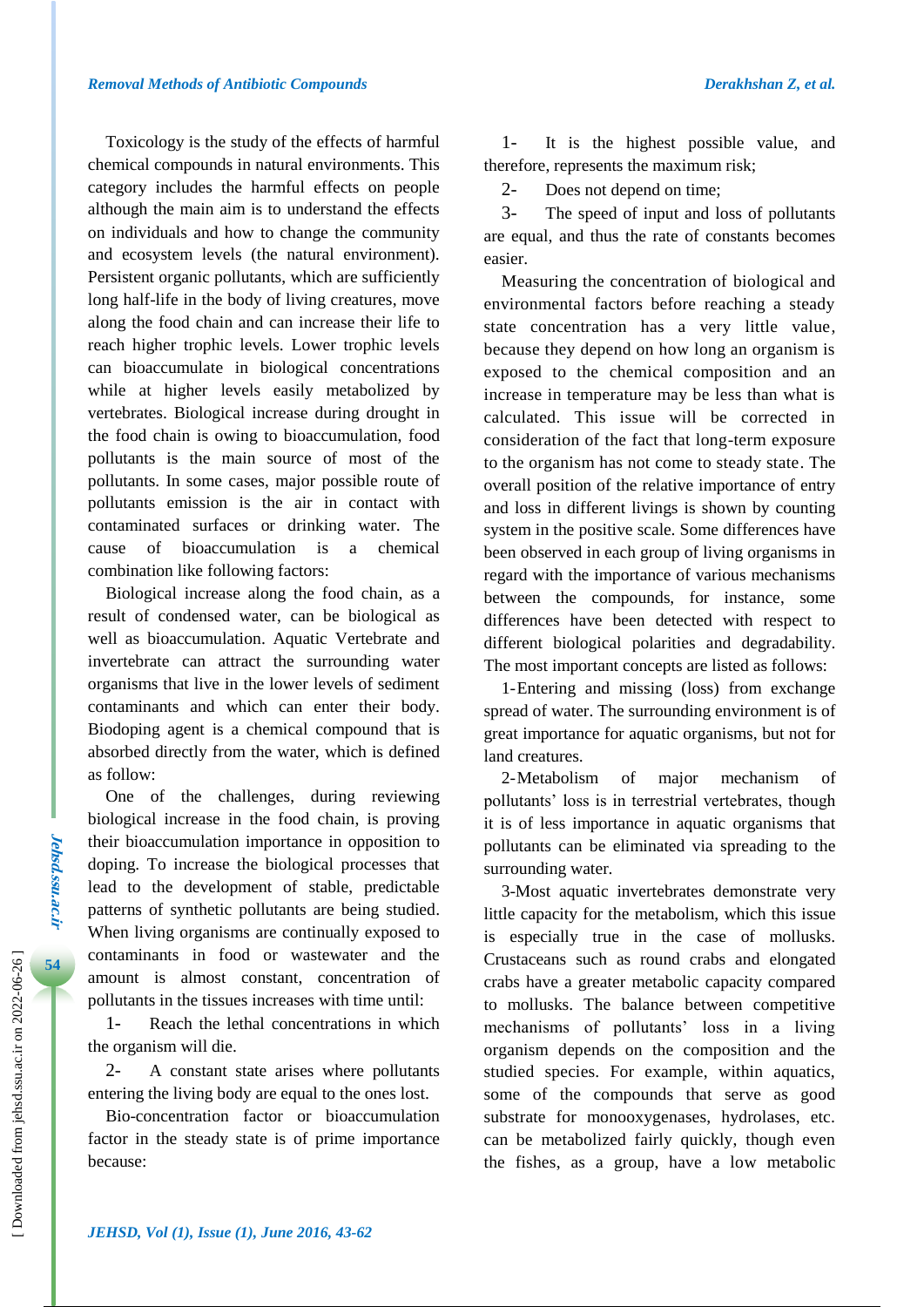capacity. Thus, in such metabolic cases as emissions of pollutants, the amount of pollutants' loss is taken as an important factor into consideration. On the contrary, since many multihalogenated compounds by fish are metabolized too slowly, metabolism does not contribute significantly to remove the pollutants and in fact, the loss of pollutants via the diffusion method is regarded as the major mechanisms of digestion. However, the emergence of slow burning organic pollutants, which has integrated the high toxicity and high lipophilicity, indicate the restrictions of detoxification systems. Soil particles can be introduced as complex interfaces between living organisms and mineral particles. Decomposing the organic remains of the microorganisms produces complex organic polymers ("Humic substances" or simply "soil organic matter"), that join the mineral particles together and form clumps that give the soil a special structure.

Soil organic matter and clay minerals make up the soil colloids. Small size and larger surface than its volume possess a large capacity in order to absorb soil- contaminating organic pollutants. Air and water ducts in the soil freely groove it and then ground water moves near to the surface and eventually exits. Chemical compositions are differently distributed to three phases of water, soil, and air depending on their physical properties. Lipophilic compounds are strongly attracted to soil colloids and thus are static and durable. Due to low solubility in water and slow burning nature of these compounds, the major mechanism of loss in various soils is performed by volatility.

Metabolism is limited by two factors:

1- Tight connection, these compounds are not freely available to the enzymes of soil organisms as they can be broken.

2- At the best state, they can be metabolized as slowly as the enzyme systems.

Due to strong absorption and low solubility in water, they are often washed in a small quantity by water from the soil surface and penetrate into the underlying layers.

The degree of absorption and thus the strength and mobility depend on the type of soil. Heavy soils involving high amount of clay or organic matter absorb hydrophobic compounds with more force, compared to light sandy soils possessing lower amount of organic materials. Lipophilic compounds seem to be more resistant in the heavy soils. In high contrast with hydrophobic compounds, more polar compounds are absorbed in a less quantity and get a relatively higher concentration in the soil water.

It was thought for a long time that organic contaminants demonstrate a low tendency to move from soil into the fields of water (water drainage, sewerage). In fact, the same can be expected from the undisturbed soils. Hydrophobic compounds get rejected by adsorption since the water-soluble compounds are decomposed by soil living organisms. In heavy soils, Then if it rains, contaminants that are dissolved or have been absorbed in the form of movable colloids can be washed into the fissures and appear in the adjacent ponds and streams.

In assessing environmental risks, the purpose is to prove the possibility of a compound or chemical compounds that make toxicity in their natural biological environment. The analysis was based on comparing environmental toxicities data of laboratory experiments to the data obtained or estimated in the natural environment. Posing questions in regard with the quality of the population level or above mentioned issues can be related to that the consequences of such toxicity has not been taken into account. Toxic effects on each individual in the environment can be established in various ways and quantitatively estimated. In the case of cytotoxic effects, a simple approach is that after applying chemical compounds, the bodies are collected and counted, such as the tests carried out on the effects of modern insecticides in natural environments.

However, it is a non-precise approach since many kinds of sacrifices; especially stirring varieties such as birds flee from poisoning. Such data can be used to assess the effects of chemical compounds on the rate of population killing in the natural environment, and then they can be placed in the form of population patterns.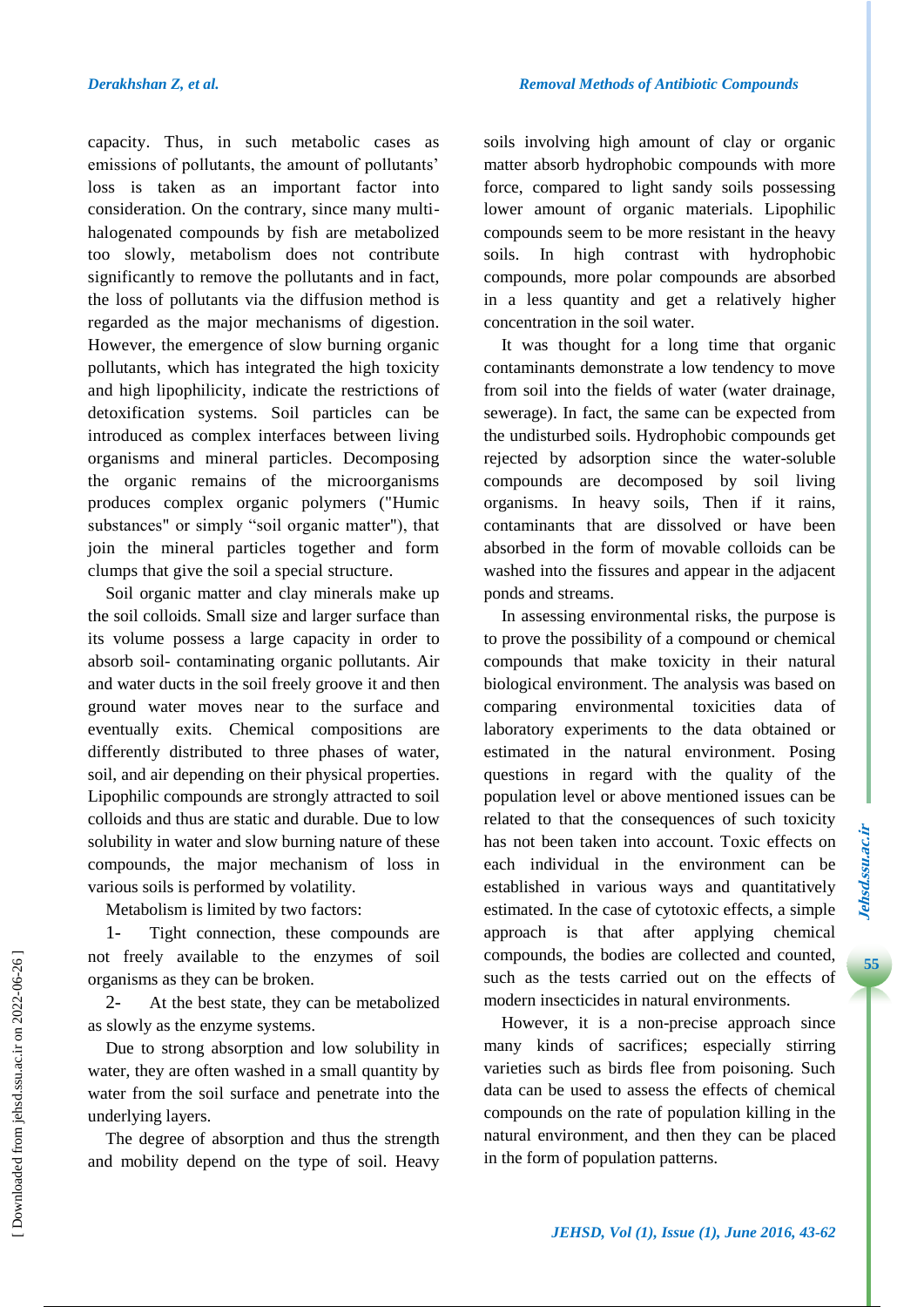Biological response criteria seem to have greater ability in order to control the effects of chemical compounds on living organisms in the natural environment. In this regard, the side effects can be calculated and measured using biological response criteria. To obtain the desired result, they should be nondestructive, so if the sampling could be performed on individual organisms in each groups. The position of population can be illustrated by numbers (population density and population density) or genetic combining components (population genetics). Early in the history of evolution, "natural" xenobiotic toxicity has exerted a selective pressure imposed on the living organisms. Much evidence of chemical compounds produced by plants and animals exist that are toxic to species other than their own and have been used as chemical warfare agents. Preparing chemical compounds produced by human is regarded as an extremely new event. In truth, selective pressure on natural populations, and thus the emergence of resistant strains has recently been started. To put it more generally, mechanisms of resistance are of two sorts:

1- Mechanisms that depend on the synthetic factors of toxin such as decreased entering, increased metabolism or increased storage.

2- Mechanisms that rely on dynamic factors of toxin, mainly a shift in action positions leads to reduce the sensitivity.

Resistance mechanisms associated with changes in toxins synthetics, largely belong to metabolic detoxification cases. Metabolic resistance may be resulted from incidence of a new gene in the resistant varieties that are absent in the other members of the population. Furthermore, it may be related to multiple copies of a gene in different races or communities.

According to the aforementioned adverse effects resulting from exposure to the little concentrations of pharmaceutical compounds in the long run, making an effort to identify the status of surface water, groundwater, as well as drinking water in the cities of Iran should be considerate. In this regard, studying and identifying effective methods on the removal of discussed compounds from drinking water need to be illuminated further. The results of studies that have been published indicated that unfortunately common methods mainly used for purification of drinking water in our country seem to be ineffective for the removal of hormone and antibiotic compounds, except for several exceptional cases. Within mostly influential methods in removal of hormonal compounds and antibiotics as well as other pharmaceutical compounds based on some evidence, such advanced methods can be mentioned as absorption by activated carbon, reverse osmosis and nanofiltration as well as oxidation by chlorine and ozone.

Although ozonation presents many benefits, it needs great cost, energy and equipment, while mineralization rate is unchanged or even lower after reduced long treatment duration and toxicity of treated wastewater demonstrating production of metabolites which are more toxic compared to the primary compounds. In spite of the fact that combined methods are not regarded as normal methods, they are recognized as one of the powerful processes to remove antibiotics from the environment.

In a study, analyses with grid solar photo-fenton process and biological treatment were investigated by *Sirtori* et al. <sup>84</sup>. The overall efficiency of dissolved organic carbon removal was 95% of which 33% and 62% belonged to solar photofenton and biologic treatment, respectively. In this study, analysis of all antibiotics with 90% mineralization was attainable. Applying photofenton as a preliminary method resulted in increased capacity of biological wastewater treatment.

# *Assessing the Technologies of Toxicity Removal or Reduction:*

Technologies of toxicity removal or reduction are being used in order to remove contaminants from the aquatic environment and to protect human and ecosystem health. Absorption is also one of the approaches that have been used. Although the method does not have broad application, in all studies, it has been very effective (more than 80%

 [\[ Downloaded from jehsd.ssu.ac.ir on 2022](https://jehsd.ssu.ac.ir/article-1-26-en.html)-06-26 ]

Downloaded from jehsd.ssu.ac.ir on 2022-06-26 ]

**Jehsd.ssu.ac.ir**

**Jehsd.Su.ac.n**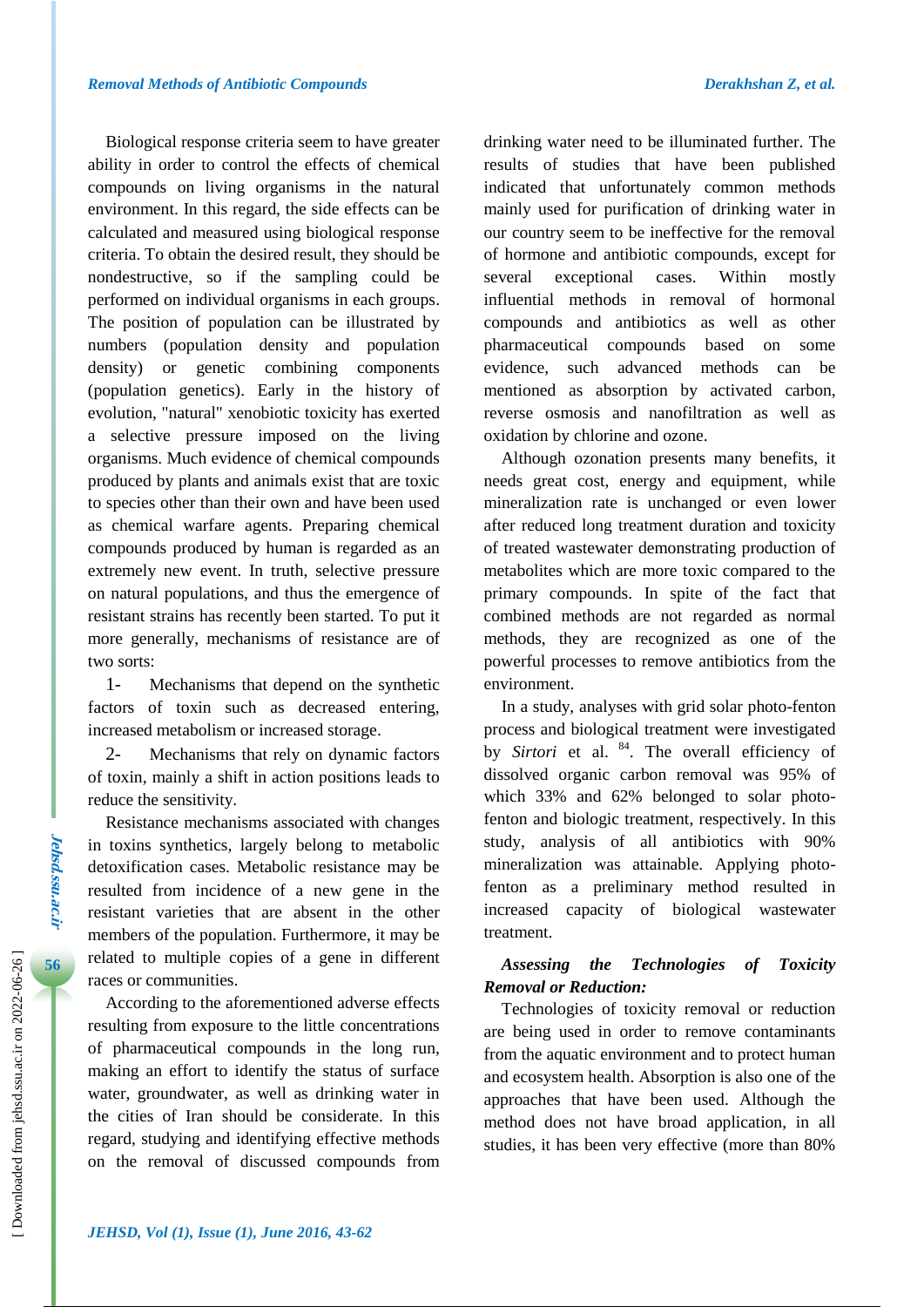removal). However, the main disadvantage of absorption is producing a new residual. Moreover, in most studies, the active carbon is being used, that is very expensive. On the other hand, most researchers believe that using cheap and economic absorbents is not very efficient. While advanced oxidation processes with biological treatment or membrane or even with absorption process are frequently effective and reduce the production of toxic metabolites, the methods are impractical due to their complexity, operational costs and the required time.

Although antibiotics are invaluable compounds with broad application in modern societies, releasing them in wastewater despite some problems in the biological treatment, they disrupt filtration operations; with accumulate different organisms on filters and cancause pathogens resistance. Absorption, biotic and abiotic transformations are among main processes that affect antibiotics in natural or engineered aquatic environments. Some antibiotics may be removed through the absorption or decomposition process while others would not completely remove. Indeed, there are many different physical, chemical and biological methods to remove antibiotics which their selection depends on chemical and physical properties of the desired material. Biological methods usually have less negative effects on the environment and produce fewer byproducts. Nonetheless, in many cases, they lack efficiency due to their low availability and also their resistance to biodegradation. On the other hand, chemical methods will be selected to increase pharmaceuticals degradability due to the chemical structure of the drug substance and also the number of aromatic rings in it. Among chemical methods, ozonation, oxidation with Fenton,  $TiO<sub>2</sub>$ photocatalysis etc. are being used as a pretreatment to increase degradability of noted pharmaceuticals. Advanced treatment processes such as ozonation, advanced oxidation, active carbon, nanofiltration and reverse osmosis can cause higher removal rates.

Generally, chemical and biological processes by themselves are not effective in biodegrading and antibiotic removal through water or wastewater treatment while the combination of chemical and biological processes can lead to more effective antibiotics removal.

Ozonation, Fenton- Photo- Fenton and semiconductor photo-catalyzers have been considered as the most used technologies in order to remove pharmaceutical compounds from aqueous solutions.

## **Conclusion**

Over the past years, the presence of antibiotics in the environment has been of particular interest to scientists since they can have harmful effects on land and sea ecosystems. As a result, several removal and analysis processes have been studied to solve this problem. Most conventional treatment processes in regard to removal of these compounds in the refinery were unsuccessful consist of coagulation, flocculation, sedimentation and filtration. Due to the nature of the antibioticcontaining waste, utilizing advanced oxidation process has been taken into consideration as an option. In general, ozonation and oxidation by fenton involve the most experimented methods. Although ozonation has advantages, it suffers from some disadvantages as high costs, the need for advanced equipment, high required energy and the need for backwashing. Several studies have reported that these methods are effective for the removal of certain antibiotics, whereas mine building is really low even during long periods. Furthermore, toxicity of treated wastewater has remained unchanged, or even more toxic due to compared to the primary compounds. All these methods are not applied due to their complexity as well as high operating cost, though combined processes can be introduced as the best solution for antibiotic-containing wastewater treatment.

# **Acknowledgments**

We thank our colleagues who provided insight and expertise that greatly assisted the research.

# **Funding**

The authors declare that they have no funding/support.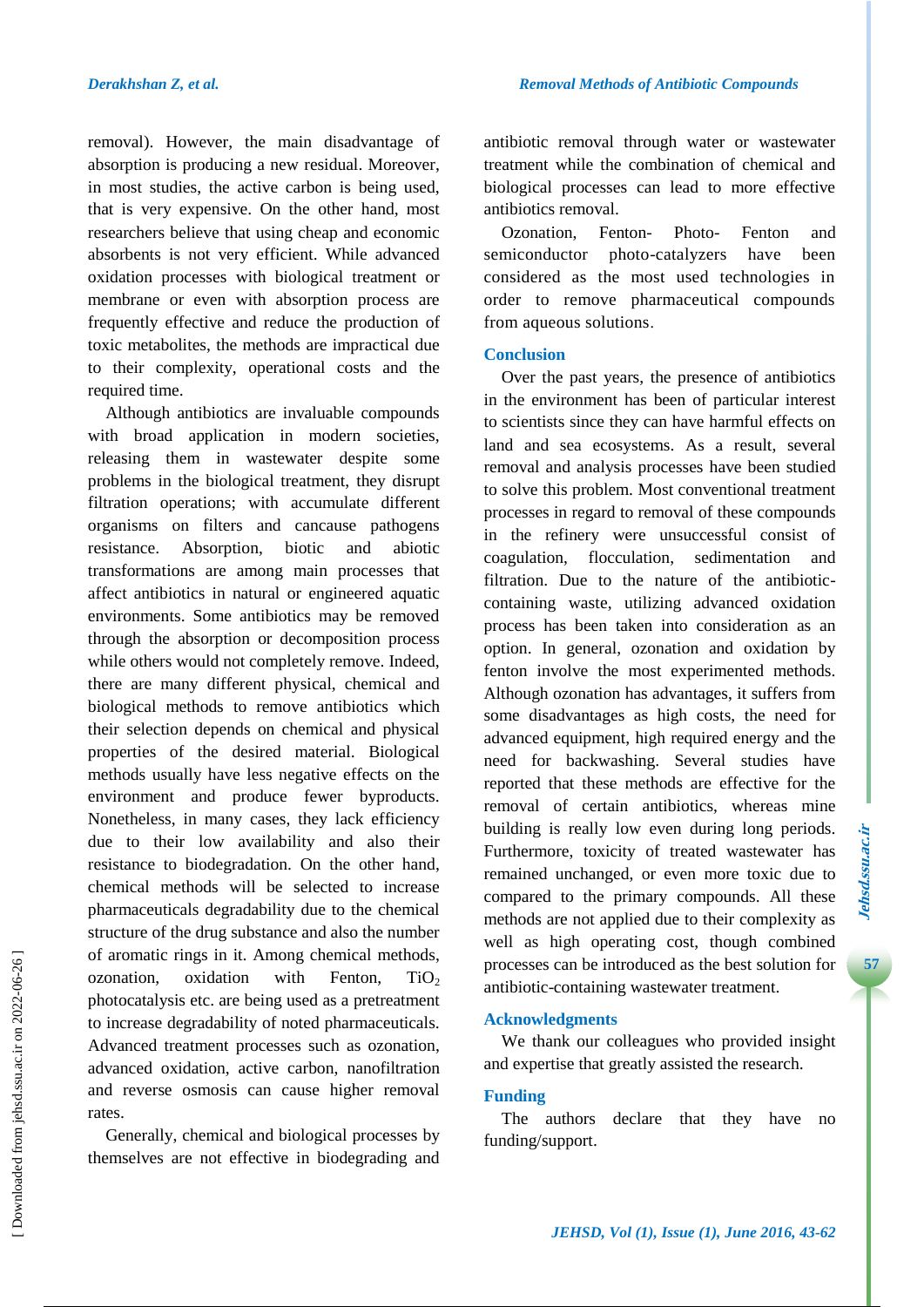#### **Conflict of interest**

We have no competing interests.

This is an Open Access article distributed in accordance with the terms of the Creative Commons Attribution (CC BY 4.0) license, which permits others to distribute, remix, adapt and build upon this work, for commercial use.

#### **References**

- 1. Baghapour MA, Shirdarreh MR, Faramarzian M. Degradation of amoxicillin by bacterial consortium in a submerged biological aerated filter: volumetric removal modeling. J.Health Sci. Surv.Syst. 2014; 2(1): 15-25.
- 2. Baghapour MA, Shirdarreh MR, Faramarzian M. Amoxicillin removal from aqueous solutions using submerged biological aerated filter. Desalination Water Treat. 2015; 54(3): 790-801. doi:10.1080/19443994.2014.888014.
- 3. Faramarzian M, Baghapour M.A, Shirdarreh M.R. Removal of amoxicillin residues in aquatic environments by BAF/MBR hybrid system. Shiraz: Shiraz University of Medical Sciences; 2013.
- 4. Massey LB, Haggard BE, Galloway JM, et al. Antibiotic fate and transport in three effluentdominated Ozark streams. Ecol. Eng. 2010;36(7):9308.doi:10.1016/j.ecoleng.2010.04. 009.
- 5. Xian Q, Hu L, Chen H, et al. Removal of nutrients and veterinary antibiotics from swine wastewater by a constructed macrophyte floating bed system. J. Environ. Manage. 2010; 91(12): 2657-61.doi:10.1016/j.jenvman.2010.07.036.
- 6. Zuccato E, Castiglioni S, Bagnati R, et al. Source, occurrence and fate of antibiotics in the Italian aquatic environment. J. Hazard. Mater. 2010;179(1):1042-8.doi: 10.1016/ j. jhazmat. 2010.03.110.
- 7. Dehghani S, Jonidi A. Environmental hazards and technologies treatment used for antibiotics removal. National congress of environmental research; Mofateh university, Hamedan2013. p. 1-14.[In Persian]
- 8. Le-Minh N, Khan S, Drewes J, et al. Fate of

antibiotics during municipal water recycling treatment processes. Water Res. 2010;44(15):4295323.doi:10.1016/j.watres.2010. 06.020.

- 9. Plósz BG, Leknes H, Liltved H, et al. Diurnal variations in the occurrence and the fate of hormones and antibiotics in activated sludge wastewater treatment in Oslo, Norway. Sci. Total Environ. 2010; 408(8): 1915-24. doi: 10.1016/j. scitotenv.2010.01.042.
- 10. Aris AZ, Shamsuddin AS, Praveena SM. Occurrence of 17α-ethynylestradiol (EE2) in the environment and effect on exposed biota: a review. Environ. Int. 2014; 69: 104-19. doi: 10.1016/ j.envint.2014.04.011.
- 11. Kümmerer K. Antibiotics in the aquatic environment–a review–part I. Chemosphere. 2009; 75(4): 417-34. doi: 10.1016/j. chemosphere. 2008.11.086.
- 12. Alizadeh A, Amin M. Carcinogenic effects of low concentrations of the drug compounds in water and wastewater. Paper presented at: First national congress of environmental and occupational cancer; 2006; Tehran, Iran.
- 13. Broszat M, Grohmann E. Spread of antibiotic resistance in the environment: impact on human health. Environmental Deterioration and Human Health: Springer; 2014. p. 125-62.
- 14. Daemmrich AA, Bowden ME. A rising drug industry. Chem. Eng. News. 2005;83(25): 28-42.
- 15. Clardy J, Fischbach MA, Currie CR. The natural history of antibiotics. Curr. Biol. 2009;19(11):R437R41.doi:10.1016/j.cub.2009.0 4.001.
- 16. Watkinson A, Murby E, Kolpin D, et al. The occurrence of antibiotics in an urban watershed: from wastewater to drinking water. Sci. Total. Environ. 2009; 407(8): 2711-23. doi:10.1016/ j.scitotenv.2008.11.059.
- 17. Carlet J, Jarlier V, Harbarth S, et al. Ready for a world without antibiotics? The pensières antibiotic resistance call to action. Antimicrob. Resist. Infect. Control. 2012;1(1):11.doi: 10.1186/2047-2994-1-11.
- 18. Jones O, Voulvoulis N, Lester J. Human pharmaceuticals in the aquatic environment a

**Jehsd.ssu.ac.ir**

**Jehsd.SSu.ac.Ir**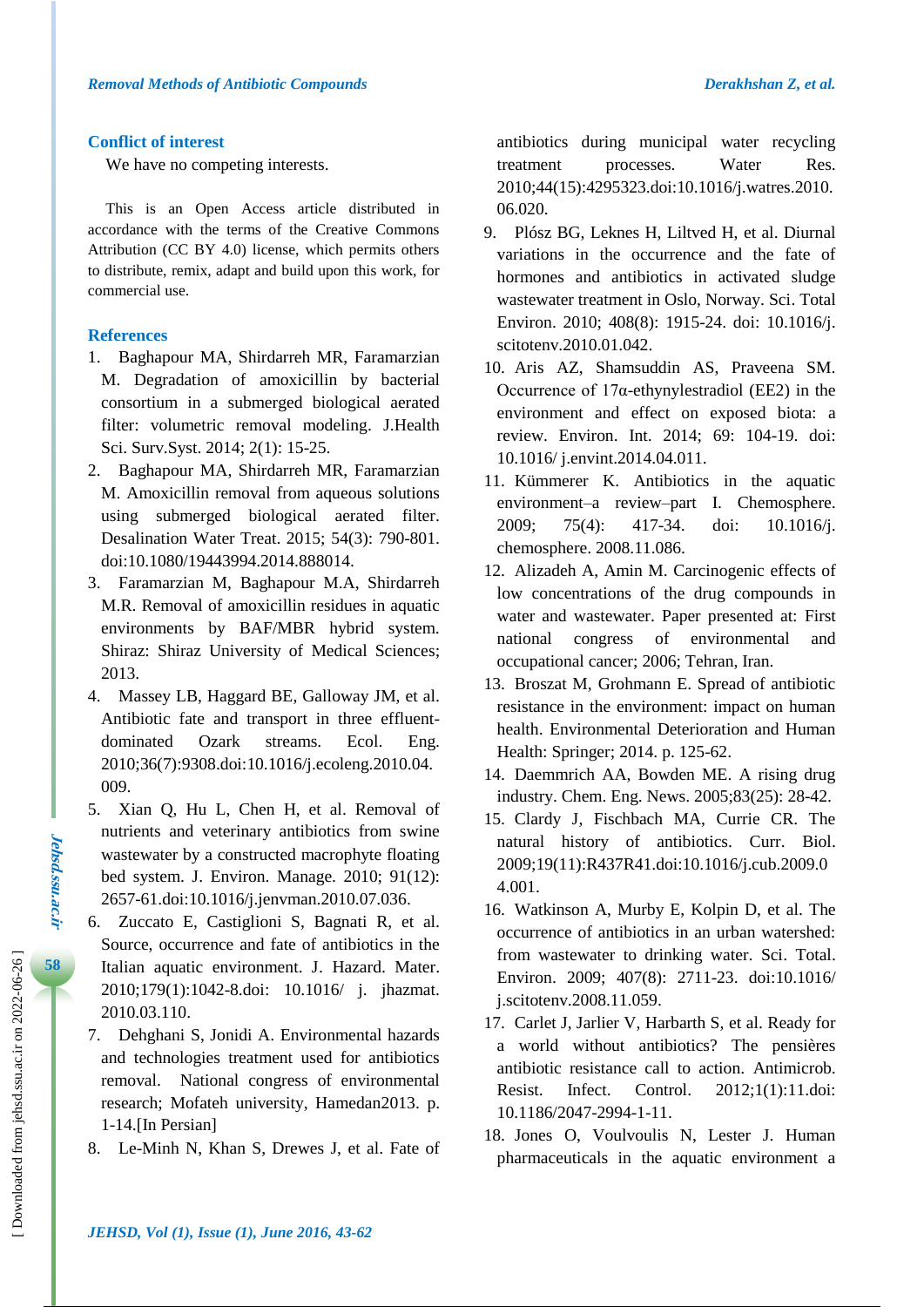review. Environ. Technol. 2001; 22(12): 1383- 94. doi: 10.1080/09593332208618186

- 19. Bound JP, Voulvoulis N. Household disposal of pharmaceuticals as a pathway for aquatic contamination in the United Kingdom. Environ. Health Perspect. 2005:1705-11. doi: 10. 1289/ ehp.8315.
- 20. Kümmerer K. Pharmaceuticals in the environment: sources, fate, effects and risks: Springer Science & Business Media; 2008.
- 21. Farzadkia M, Esrafili A, Baghapour MA, et al. Degradation of metronidazole in aqueous solution by nano-ZnO/UV photocatalytic process. DesalinationWater Treat. 2014; 52 (25- 27): 4947-52. doi:10.1080/ 19443994. 2013. 810322.
- 22. Hirsch R, Ternes T, Haberer K, et al. Occurrence of antibiotics in the aquatic environment. Sci. Total Environ. 1999; 225(1): 109-18.doi:10.1016/S0048-9697(98)00337-4.
- 23. Mutiyar PK, Mittal AK. Risk assessment of antibiotic residues in different water matrices in India: key issues and challenges. Environ. Sci. Pollut. Res. 2014; 21(12): 7723-36. doi: 10.1007/ s11356-014-2702-5.
- 24. Jones-Lepp T. Occurrence, Effects, and Methods for Antibiotics and Illicit Drugs in the Environment. Pharmaceutical Accumulation in the Environment: Prevention, Control, Health Effects, and Economic Impact. 2014:43.
- 25. Heberer T. Occurrence, fate, and removal of pharmaceutical residues in the aquatic environment: a review of recent research data. Toxicol. Lett. 2002; 131(1): 5-17. doi.: 10.1016/ S0378-4274(02)00041-3.
- 26. Adams C, Wang Y, Loftin K, et al. Removal of antibiotics from surface and distilled water in conventional water treatment processes. J.Environ.Eng. 2002; 128(3): 253-60. doi: 10. 1061/ (ASCE)0733-9372 (2002) 128: 3(253).
- 27. Jones-Lepp T, Stevens R. Pharmaceuticals and personal care products in biosolids/sewage sludge: the interface between analytical chemistry and regulation. Anal. Bioanal. Chem. 2007;387(4):1173-83.doi: 10.1007/s00216-006- 0942-z.
- 28. Yang Y, Li B, Zou S, et al. Fate of antibiotic resistance genes in sewage treatment plant revealed by metagenomic approach. Water Res. 2014; 62:97-106. doi: 10.1016/j. wat Res. 2014. 05. 019.
- 29. Kümmerer K. Drugs in the environment: emission of drugs, diagnostic aidsand disinfectants into wastewater by hospitals in relation to other sources ea review. Chemosphere. 2001; 45, 957-69. doi: 10.1016/ S0045-6535(01)00144-8.
- 30. Awad YM, Kim S-C, El-Azeem SAA, et al. Veterinary antibiotics contamination in water, sediment, and soil near a swine manure composting facility. Environ. Earth Sci. 2014;71(3):1433-40.doi: 10.1007/s12665-013- 2548-z.
- 31. Al Aukidy M, Verlicchi P, Voulvoulis N. A framework for the assessment of the environmental risk posed by pharmaceuticals originating from hospital effluents. Sci. Total. Environ. 2014; 493: 54-64. doi: 10.1016/ j. scitotenv. 2014. 05. 128.
- 32. Ingerslev F, Halling- Sørensen B. Biodegradability of metronidazole, olaquindox, and tylosin and formation of tylosin degradation products in aerobic soil–manure slurries. Ecotoxicol. Environ. Saf. 2001; 48(3): 311-20. doi: 10. 1006/eesa.2000.2026.
- 33. Jechalke S, Heuer H, Siemens J, et al. Fate and effects of veterinary antibiotics in soil. Trends Microbiol. 2014; 22(9): 536-45. doi: 10. 1016/j. tim.2014.05.005.
- 34. Petrie B, Barden R, Kasprzyk-Hordern B. A review on emerging contaminants in wastewaters and the environment: current knowledge, understudied areas and recommendations for future monitoring. Water Res. 2015; 72: 3-27. doi:10.1016/j.watres. 2014. 08. 053.
- 35. Luo Y, Guo W, Ngo HH, et al. A review on the occurrence of micropollutants in the aquatic environment and their fate and removal during wastewater treatment. Sci. Total. Environ. 2014; 473: 619-41.doi:10.1016/j.scitotenv.2013.12.065.
- 36. Baghapour MA, Shirdarreh MR, Derakhshan Z, Faramarzian M. Modeling amoxicillin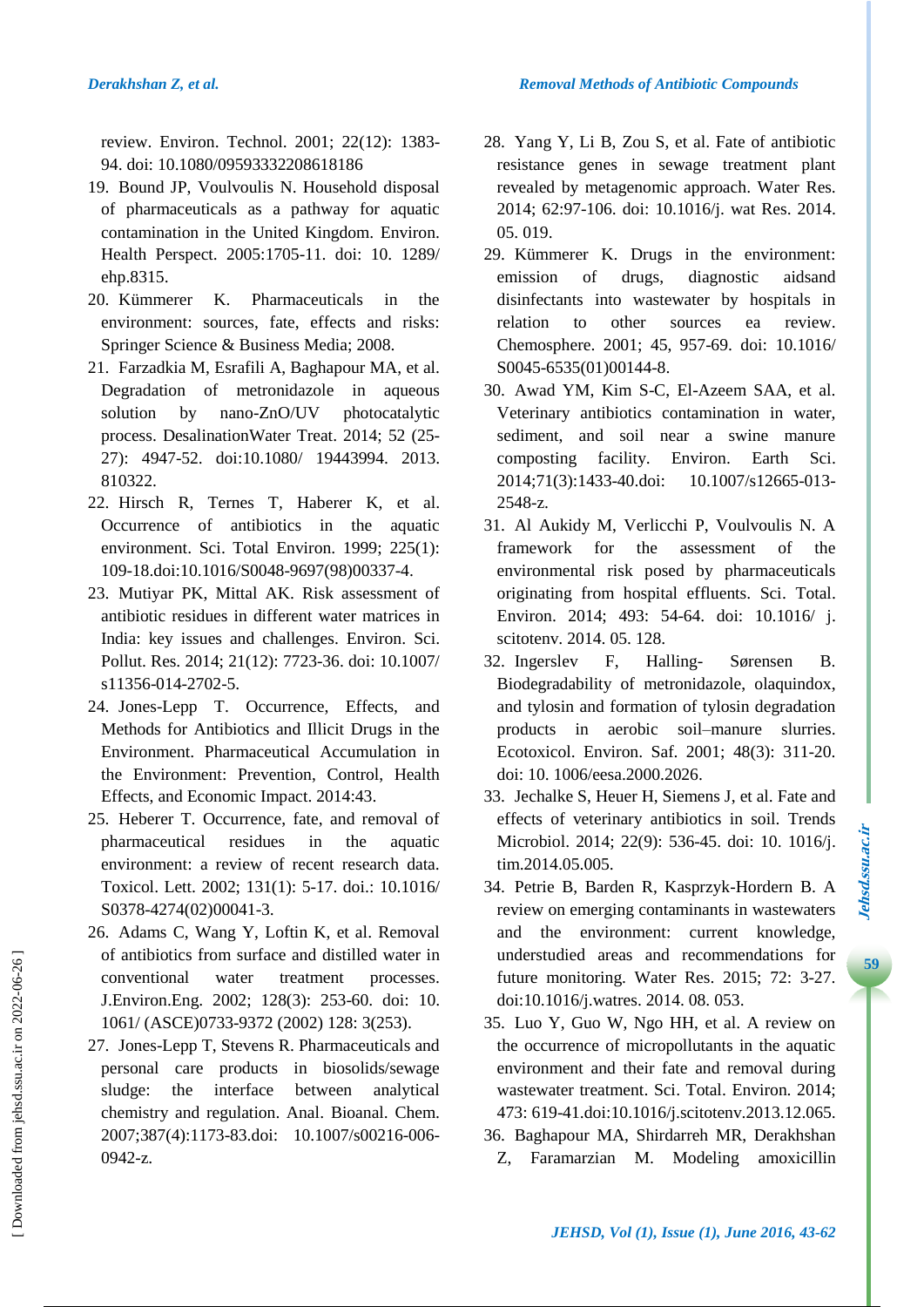removal from aquatic environments in biofilters. Health Scope. 2014; 3(1).

- 37. Yin X, Qiang Z, Ben W, et al. Biodegradation of sulfamethazine by activated sludge: lab-scale study. J. Environ. Eng. 2014; 140(7): 04014024. doi:10.1061/(ASCE)EE.1943-7870.0000850.
- 38. Barton MD. Antibiotic use in animal feed and its impact on human healt. Nutr. Res. Rev. 2000; 13(02): 279-99.doi: 10. 1079/ 095442200108729106.
- 39. Cetecioglu Z, Ince B, Azman S, et al. Biodegradation of tetracycline under various conditions and effects on microbial community. Appl. Biochem. Biotechnol. 2014; 172(2): 631- 40.doi: 10.1007/s12010-013-0559-6.
- 40. Rose KP. Steroidal estrogen mineralization in liquid swine manure, sewage sludge and biosolids in the prescence of antibiotics. 2014. Available from[:http://hdl.handle.net/1993/23533.](http://hdl.handle.net/1993/23533) [Cited Sep 4,2016].
- 41. Kim S, Shon H, Ngo H. Adsorption characteristics of antibiotics trimethoprim on powdered and granular activated carbon. J. Indu. Eng.Chem. 2010;16(3):344-9.
- 42. EPA. Removal of endocrine disruptor chemicals using drinking water treatment processes. Bethesda:CRC Press; 2001.
- 43. Strathmann H. Ion-exchange membrane separation processes: Elsevier; 2004. doi:10. 1016/ j.jiec.2009.09.061.
- 44. Gholami M, Mirzaei R, Kalantary RR, et al. Performance evaluation of reverse osmosis technology for selected antibiotics removal from synthetic pharmaceutical wastewater. JEnviron.Health Sci.Eng. 2012; 9(1): 19. doi: 10. 1186/1735-2746-9-19.
- 45. Hargreaves WR, Deamer DW. Origin and early evolution of bilayer membranes. Light Transducing Membranes, Structure, Function and Evolution. 1978:23-59.
- 46. Kedem O, Katchalsky A. Permeability of composite membranes. Part 3.—Series array of elements. Transactions of the Faraday Society. 1963; 59: 1941-53.
- 47. Amjad Z. Reverse osmosis: membrane technology, water chemistry & industrial

applications. Massachusetts: Chapman & Hall; 1993.

- 48. Sherwood TK, Brian P, Fisher R. Desalination by reverse osmosis. Industrial & Engineering Chemistry Fundamentals. 1967; 6(1): 2-12. doi: 10.1021/i160021a001.
- 49. Sourirajan S, Matsuura T. Reverse osmosis & ultrafiltration, process principles, National Research Council Canada, Ottawa, 1985;(b) WSW Ho and KK Sirkar, Membrane Handbook. Chapman & Hall, New York; 1992.
- 50. Koyuncu I, Arikan OA, Wiesner MR, et al. Removal of hormones and antibiotics by nanofiltration membranes. J. Mem. Sci. 2008; 309(1): 94-101. doi: 10. 1016/j. memsci. 2007. 10.010.
- 51. Radjenović J, Petrović M, Ventura F, er al. Rejection of pharmaceuticals in nanofiltration and reverse osmosis membrane drinking water treatment. Water Res. 2008; 42(14): 3601-10. doi: 10.1016/j.watres.2008.05.020.
- 52. Zeman LJ, Zydney AL. Microfiltration and ultrafiltration: principles and applications: M. Dekker; 1996.
- 53. Al-Malack MH, Anderson G. Use of crossflow microfiltration in wastewater treatment. Water Res. 1997; 31(12): 3064-72. doi: 10.1016/S0043-1354(96)00084-X.
- 54. Radjenović J, Matošić M, Mijatović I, et al. Membrane bioreactor (MBR) as an advanced wastewater treatment technology. Emerging Contaminants from Industrial and Municipal Waste: Springer; 2008. p. 37-101.
- 55. Choi K-J, Kim S-G, Kim S-H. Removal of antibiotics by coagulation and granular activated carbon filtration. J. Hazard. Mater. 2008; 151(1): 38-43. doi:10.1016/j.jhazmat.2007.05.059.
- 56. Cirja M, Ivashechkin P, Schäffer A, et al. Factors affecting the removal of organic micropollutants from wastewater in conventional treatment plants (CTP) and membrane bioreactors (MBR). Rev. Environ. Sci. Biotechnol. 2008; 7(1): 61-78. doi: 10. 1007/ s11157-007-9121-8.
- 57. Li S-Z, Li X-Y., Wang D-Z, Membrane (RO-UF) filtration for antibioticwastewater

**Jehsd.ssu.ac.ir**

*Jehsd.ssu.ac.ir*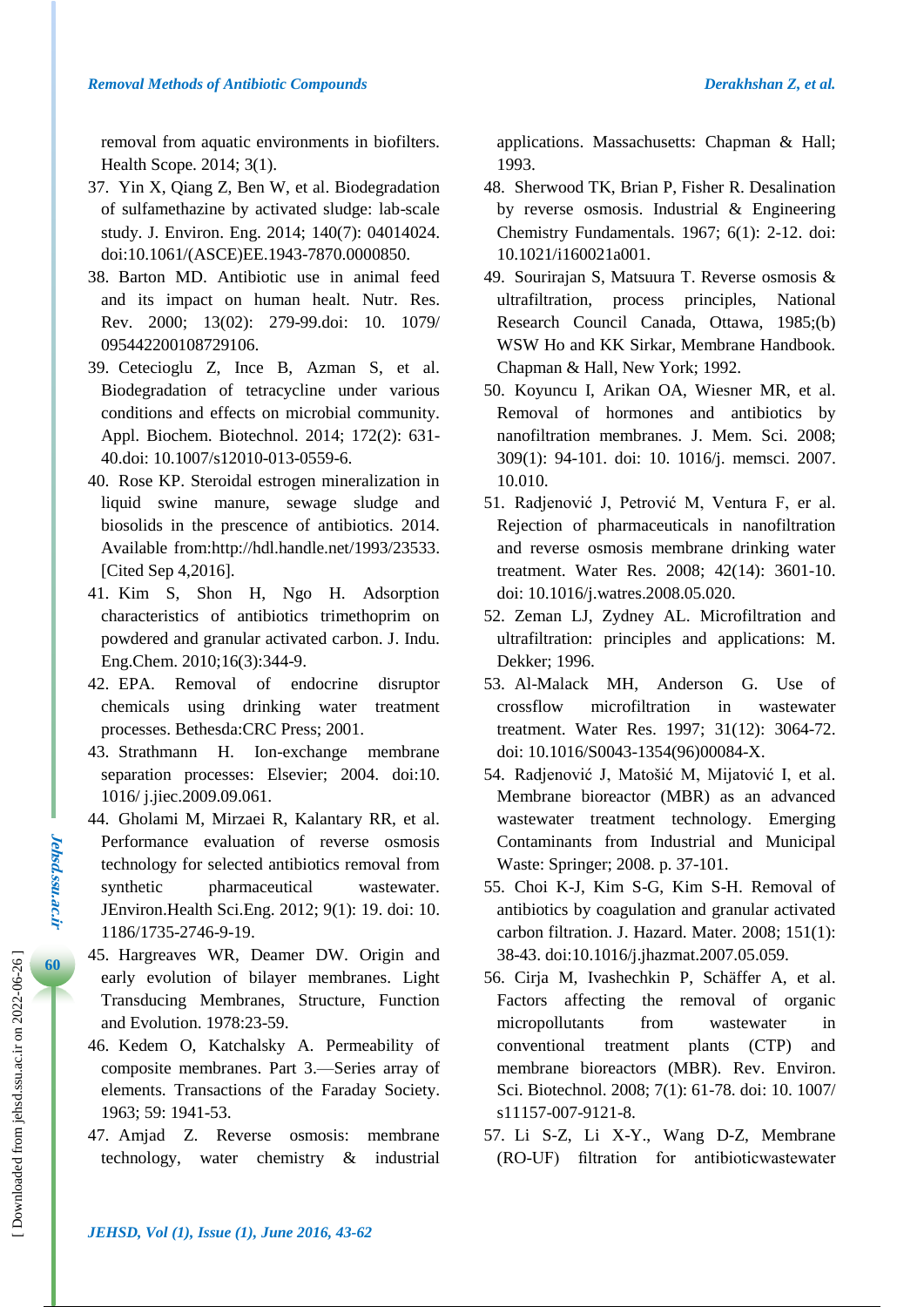treatment and recovery of antibiotics. Sep. Purif. Technol. 2004. :34, 109-14. doi:10.1016/ S1383- 5866 (03) 00184-9.

- 58. Rautenbach R, Gröschl A. Separation potential of nanofiltration membranes. Desalination. 1990;77:73-84.doi:10.1016/00119164(90)85021- 2.
- 59. Srikanth G. Membrane separation processes: technology and business opportunities. Chemical engineering world. 1999;34(5):55-66.
- 60. Andreozzi R, Caprio V, Insola A, et al. Advanced oxidation processes (AOP) for water purification and recovery. Catal. Today. 1999;53(1):51-9.doi.:10.1016/S0920-5861(99) 00102-9.
- 61. Arslan-Alaton I, Dogruel S. Pre-treatment of penicillin formulation effluent by advanced oxidation processes. J. Hazard. Mater. 2004; 112(1): 105-13. doi: 10.1016/j. jhazmat. 2004. 04. 009.
- 62. Ötker HM, Akmehmet-Balcıoğlu I. Adsorption and degradation of enrofloxacin, a veterinary antibiotic on natural zeolite. J. Hazard. Mater. 2005; 122(3): 251-8. doi.: 10.1016/ j.jhazmat. 2005.03.005
- 63. Lüddeke F, Heß S, Gallert C, et al. Removal of total and antibiotic resistant bacteria in advanced wastewater treatment by ozonation in combination with different filtering techniques. Water Res. 2015; 69: 243-51. doi: 10.1016/j. watres. 2014. 11.018.
- 64. De Witte B, Dewulf J, Demeestere K, et al. Ozonation and advanced oxidation by the peroxone process of ciprofloxacin in water. J. Hazard. Mater. 2009; 161(2): 701-8. doi.: 10.1016/ j. jhazmat. 2008.04.021.
- 65. Esplugas S, Bila DM, Krause LGT, et al. Ozonation and advanced oxidation technologies to remove endocrine disrupting chemicals (EDCs) and pharmaceuticals and personal care products (PPCPs) in water effluents. J. Hazard. Mater. 2007; 149(3): 631-42. doi: 10.1016/ j.jhazmat.2007.07.073.
- 66. Klavarioti M, Mantzavinos D, Kassinos D. Removal of residual pharmaceuticals from aqueous systems by advanced oxidation

processes. Environ. Int. 2009;35(2):402-17. doi:10.1016/j.envint. 2008.07.009.

- 67. Rozas O, Contreras D, Mondaca MA, et al. Experimental design of Fenton and photo-Fenton reactions for the treatment of ampicillin solutions. J. Hazard. Mater. 2010; 177(1): 1025- 30. doi:10.1016/j.jhazmat.2010.01.023.
- 68. Tekin H, Bilkay O, Ataberk SS, et al. Use of Fenton oxidation to improve the biodegradability of a pharmaceutical wastewater. J. Hazard. Mater. 2006; 136(2): 258-65. doi: 10.1016/j. jhazmat. 2005.12.012.
- 69. Arslan-Alaton I, Gurses F. Photo-Fenton-like and photo-fenton-like oxidation of Procaine Penicillin G formulation effluent. J.Photo. Photo A: Chem. 2004; 165(1): 165-75. doi: 10.1016/j. jphotochem. 2004. 03. 016.
- 70. Elmolla E, Chaudhuri M. Improvement of biodegradability of synthetic amoxicillin wastewater by photo-Fenton process. World Appl. Sci. J. 2009; 5: 53-8.
- 71. Trovó AG, Melo SAS, Nogueira RFP. Photodegradation of the pharmaceuticals amoxicillin, bezafibrate and paracetamol by the photo-Fenton process—application to sewage treatment plant effluent. J.Photo. Photo A: Chem. 2008; 198(2): 215-20. doi:10.1016/j. jphotochem. 2008. 03. 011.
- 72. Dirany A, Sirés I, Oturan N, et al. Electrochemical abatement of the antibiotic sulfamethoxazole from water. Chemosphere. 2010;81(5):594-

602.doi:10.1016/j.chemosphere.2010.08.032.

- 73. Shan AY, Ghazi TIM, Rashid SA. Immobilisation of titanium dioxide onto supporting materials in heterogeneous photocatalysis: a review. Appl. Cata. A: Gen. 2010; 389(1): 18.doi: 10.1016/ j. apcata. 2010.08.053.
- 74. Acero JL, Benitez FJ, Real FJ, et al. Kinetics of aqueous chlorination of some pharmaceuticals and their elimination from water matrices. Water Res. 2010; 44(14): 4158-70. doi: 10.1016/ j. watres. 2010.05.012.
- 75. Postigo C, Richardson SD. Transformation of pharmaceuticals during oxidation/disinfection processes in drinking water treatment. J. Hazard.